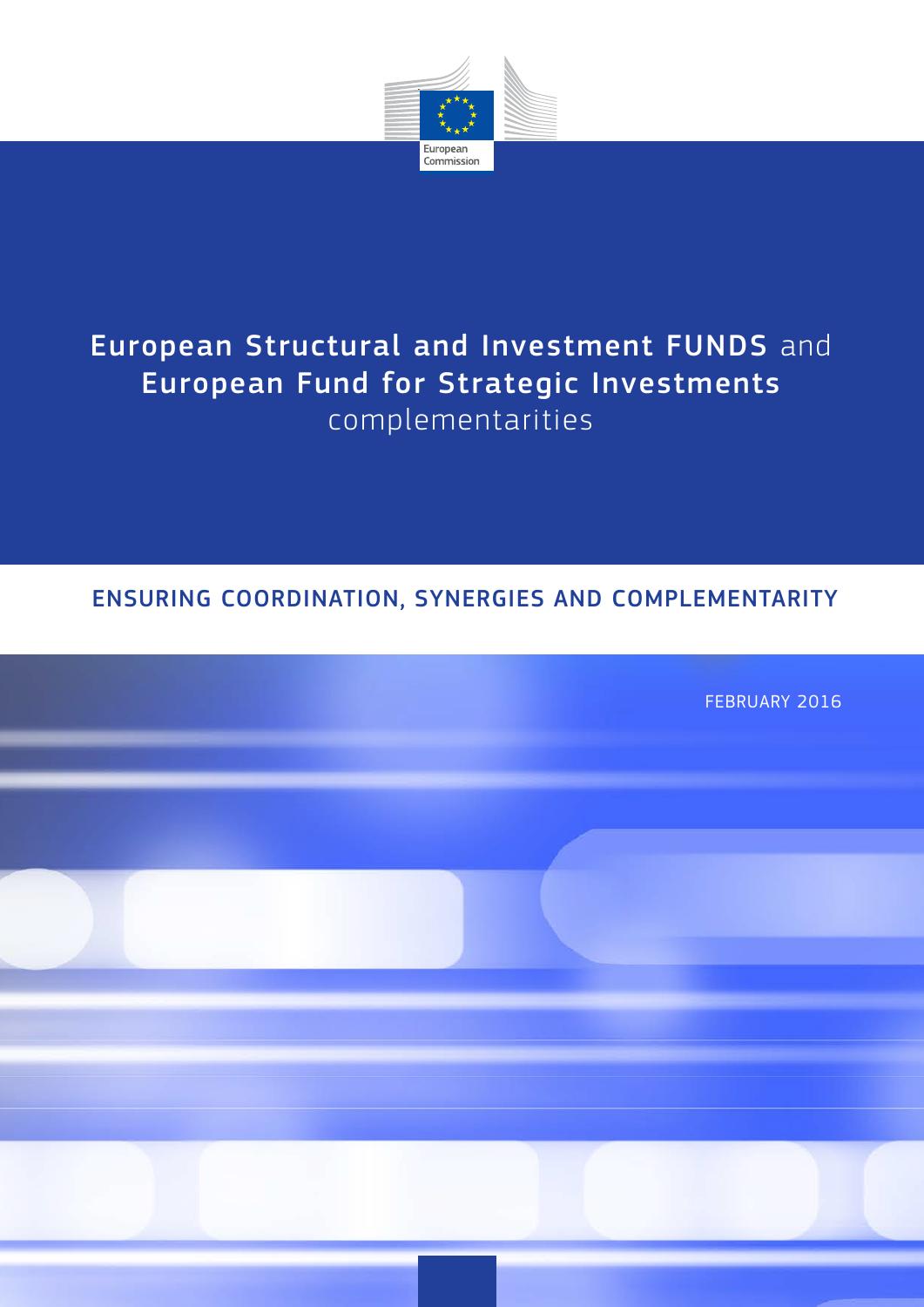Cover illustration: © iStockphoto

© European Union, 2016 Reproduction is authorised provided the source is acknowledged.

Printed in Brussels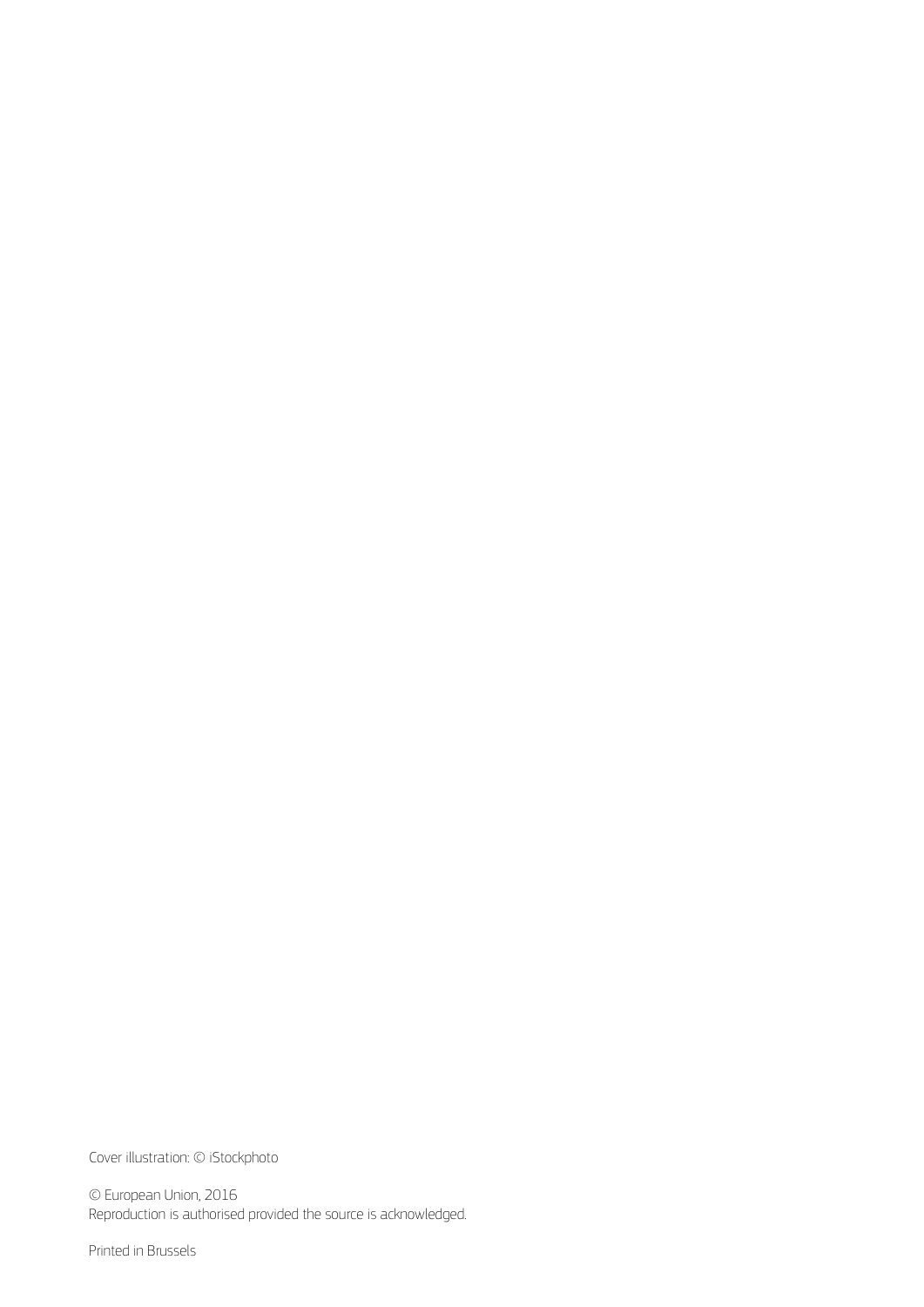# European Structural and Investment FUNDS and European Fund for Strategic Investments complementarities

Ensuring coordination, synergies and c o m p l e m e n t a r i t y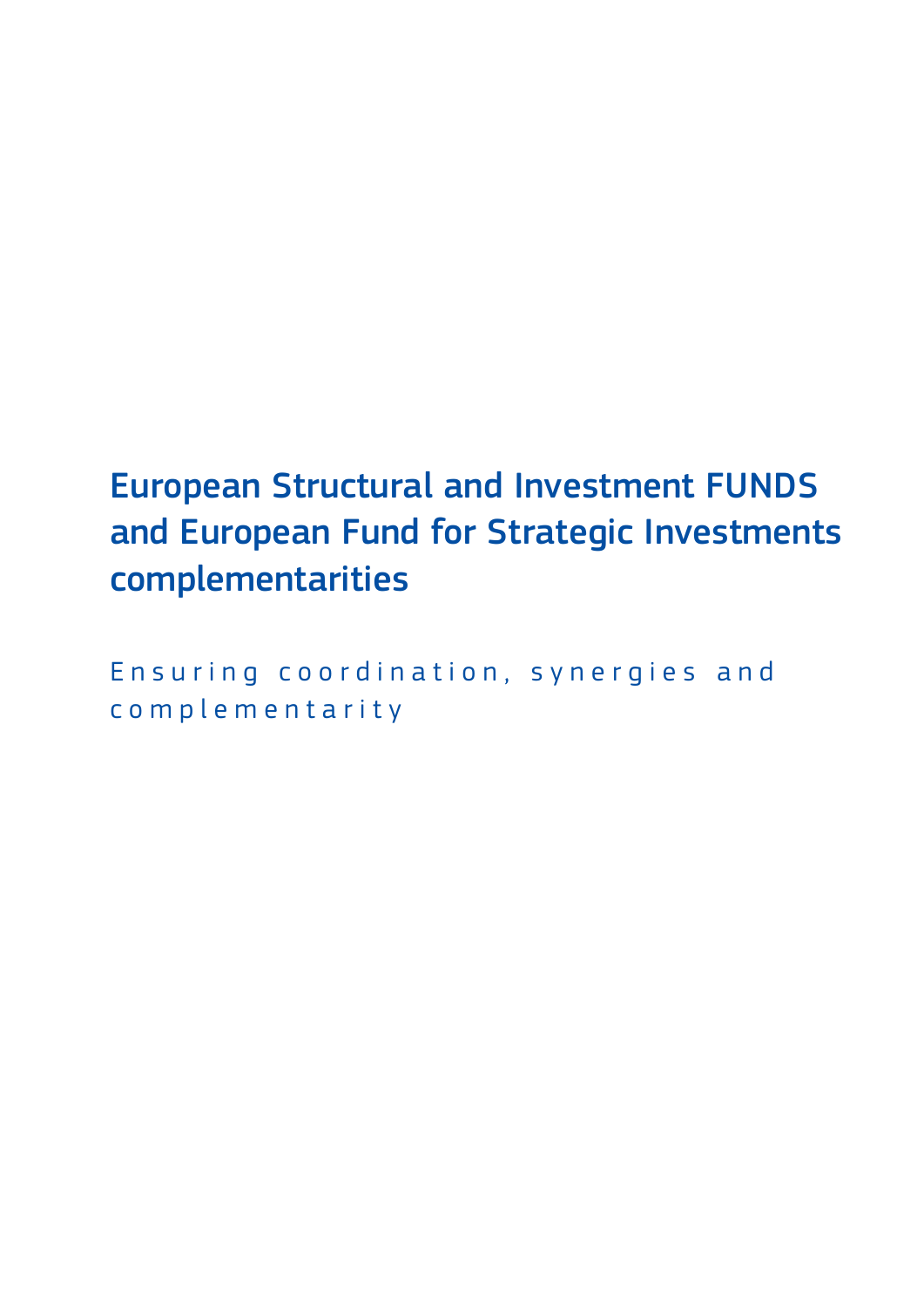# **TABLE OF CONTENT**

| 1                       |     |       |                                                                                    |  |
|-------------------------|-----|-------|------------------------------------------------------------------------------------|--|
| $\overline{\mathbf{2}}$ |     |       |                                                                                    |  |
|                         | 2.1 |       |                                                                                    |  |
|                         | 2.2 |       |                                                                                    |  |
|                         | 2.3 |       |                                                                                    |  |
|                         | 2.4 |       | Who is eligible to apply for EFSI support and how can applications be made?7       |  |
|                         | 2.5 |       |                                                                                    |  |
| 3                       |     |       |                                                                                    |  |
|                         | 3.1 |       |                                                                                    |  |
|                         | 3.2 |       |                                                                                    |  |
|                         | 3.3 |       | What are the key sectors of ESI Funds programme support and in what form do they   |  |
|                         |     |       | 3.4 Who is eligible for ESI Funds programme support and how is ESI Funds programme |  |
|                         | 3.5 |       |                                                                                    |  |
| 4                       |     |       |                                                                                    |  |
|                         | 4.1 |       |                                                                                    |  |
|                         |     |       |                                                                                    |  |
|                         |     | 4.1.2 | Combination of support from ESI Funds delivered through a financial                |  |
|                         | 4.2 |       |                                                                                    |  |
|                         | 4.3 |       |                                                                                    |  |
|                         | 4.4 |       |                                                                                    |  |
|                         |     |       |                                                                                    |  |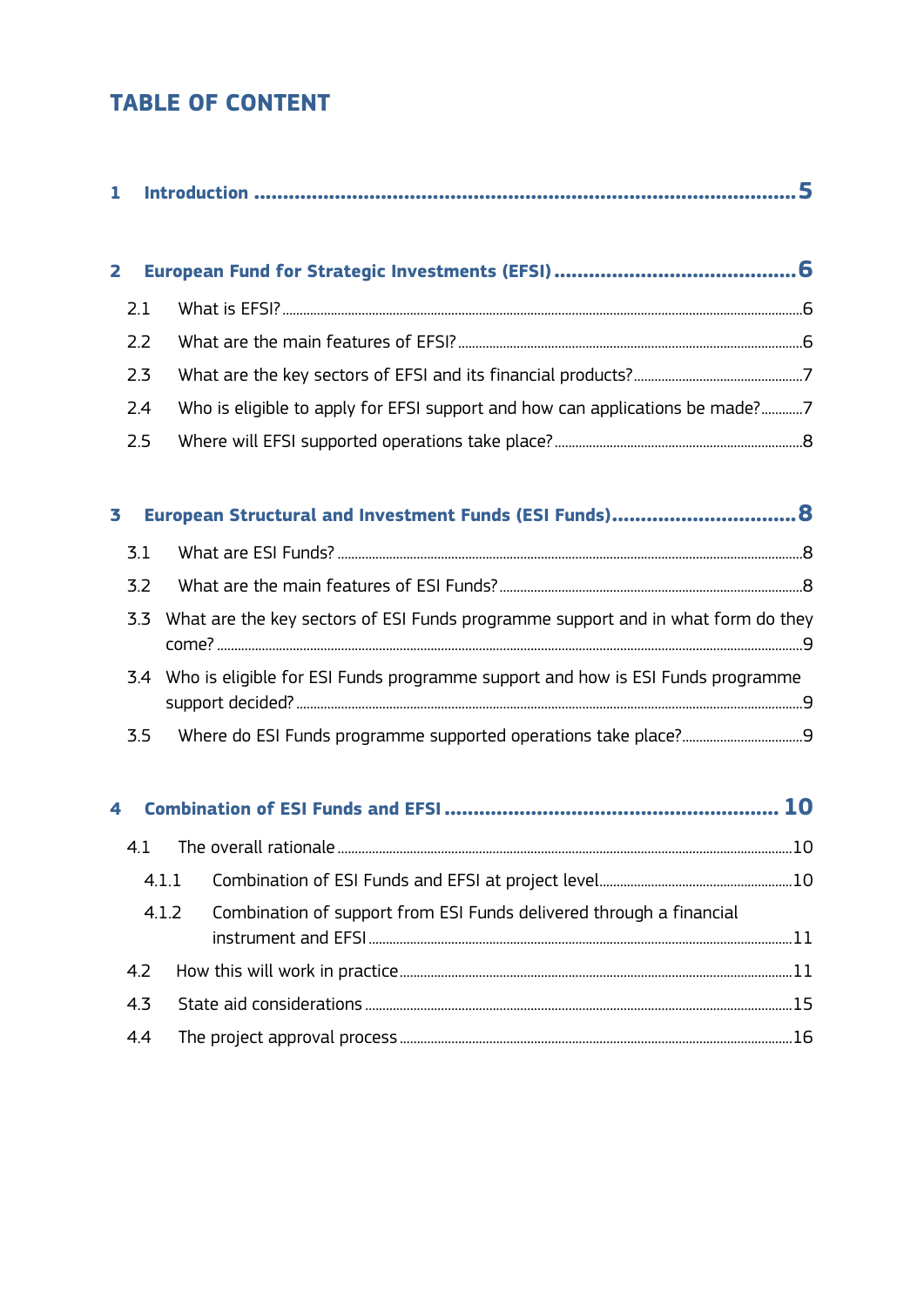#### **1 Introduction**

The global economic and financial crisis has brought about a sharp drop of investment across Europe thus hampering essential investment in infrastructure and innovation and SME financing. Currently, investment in Europe is 15% below pre-crisis levels. Europe must remedy this investment gap to recover from the crisis and strengthen its global competitiveness. That is why collective and coordinated efforts at European level are needed to reverse this downward trend and put Europe on the path of economic recovery.

Europe's investment gap points to a market failure, a reduced capacity of investors to take risks. Investment needs are significant and liquidity is available but many potential investments don't materialise due to several financial and non-financial barriers. Investor confidence is low due to economic volatility, along with regulatory and other uncertainties.

In this context, the Commission has decided to tackle the investment gap by launching the **Investment Plan for Europe** (IPE or Investment Plan) which is based on three pillars: (i) Create the **European Fund for Strategic Investments (EFSI)**<sup>1</sup> in partnership with the European Investment Bank and the European Investment Fund (EIB and EIF, altogether the "EIB Group") with a higher risk-taking capacity in order to mobilise at least EUR 315 billion additional finance for investment over three years; (ii) Offer a single point of entry for technical assistance and advisory services on project preparation and implementation, use of financial instruments and capacity building via the European Investment Advisory Hub (EIAH) and provide for a transparent forward – looking pipeline of investment projects in Europe, via the European Investment Project Portal (EIPP); and (iii) Implement regulatory and structural reforms to remove bottlenecks and ensure an investment-friendly environment.

Member States are now starting the implementation of multiannual programmes cofinanced by the European Structural and Investment Funds (the ESI Funds) for the 2014- 2020 programming period. In total, more than EUR 450 billion<sup>2</sup> will be invested in Europe through ESI Funds in this period.

In the next few years, EFSI and ESI Funds will be able to finance significant levels of investment in Member States and their regions. They are both set to play an essential role in the delivery of European policy objectives. While rationale, design, legislative framework and timeframe for implementation are different, there is considerable scope for ensuring coordination, synergies and complementarity for additional investments.

This brochure provides an overview of these possibilities so that stakeholders are wellinformed. Given the early stage of implementation it can be neither exhaustive nor

**<sup>1</sup>** Regulation (EU) 2015/1017 of the European Parliament and of the Council of 25 June 2015 on the European Fund for Strategic Investments, the European Investment Advisory Hub, and the European Investment Project Portal and amending Regulations (EU) No 1291/2013 and (EU) No 1316/2013 – the European Fund for Strategic Investments, OJ L169, 1.7.2015, p. 1 (the "EFSI Regulation") entered into force on 4 July 2015.<br>This amount does not cover obligatory national co-financing which constitutes part of ESIF programme

support.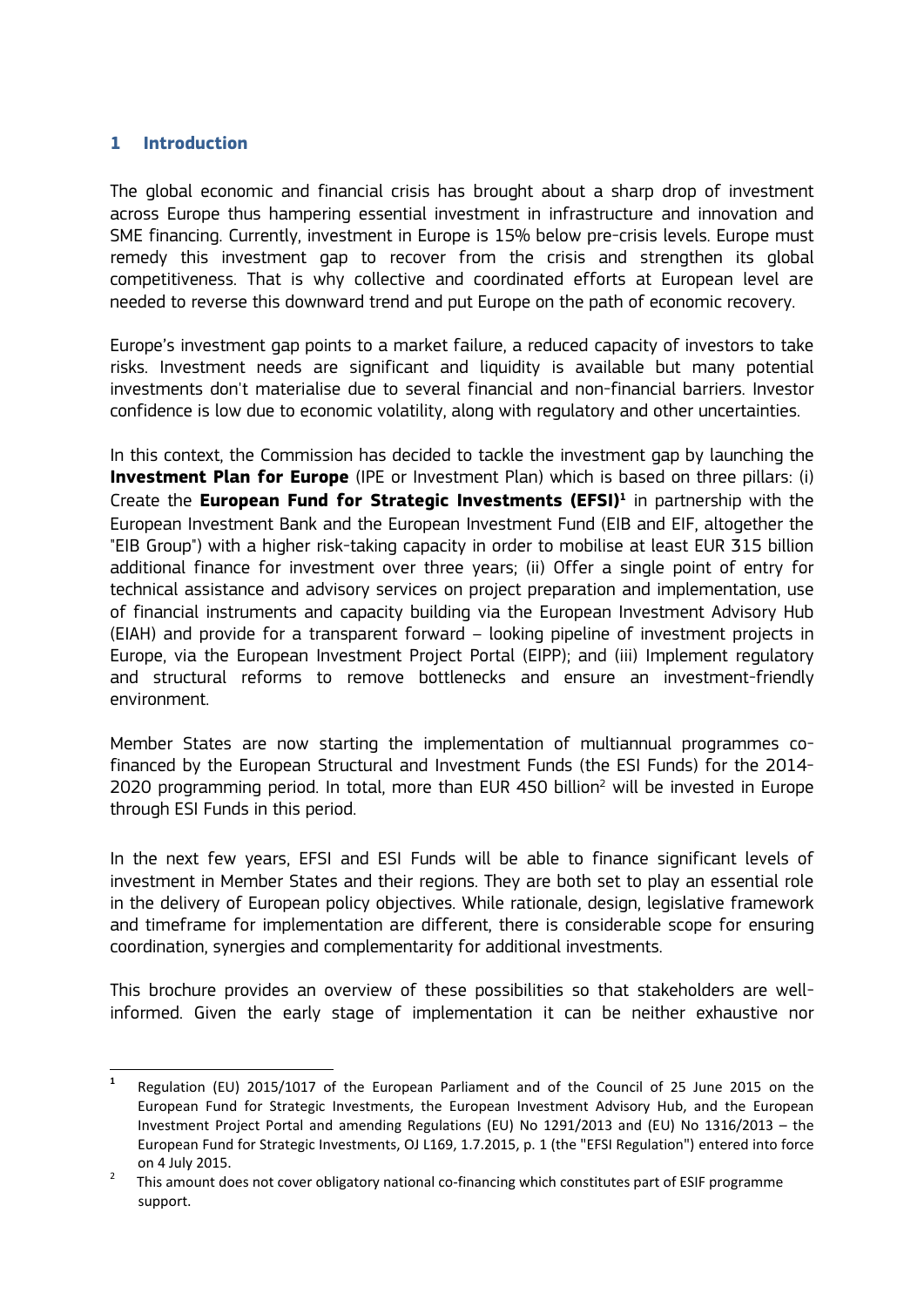conclusive, and it is expected to evolve on the basis of the experience drawn from concrete cases and feedback received from the stakeholders.

# **2 European Fund for Strategic Investments (EFSI)**

## **2.1 What is EFSI?**

EFSI is an EU initiative launched jointly by the Commission and the EIB Group to assist in overcoming the current investment gap in the EU by mobilising private financing for strategic investments and SMEs. Legally speaking, EFSI takes the form of a contractual arrangement between the Commission and the EIB, consisting of an EU guarantee (EUR 16 billion) complemented by an EIB capital contribution (EUR 5 billion). It is expected that under the above combination, the EFSI support will mobilise EUR 60.8 billion of additional financing by the EIB Group thus further mobilising a total of EUR 315 billion in investment in the Union over the next 3 years (as of mid-2015).

## **2.2 What are the main features of EFSI?**

EFSI has its own governance structure, which consists of: (i) a Steering Board with representatives of the Commission and EIB and deciding *inter alia* on the overall strategic orientation, the rules applicable to operations with investment platforms and National Promotional Banks and the risk profile of EFSI; and (ii) an Investment Committee composed of 8 independent experts and the Managing Director. The Investment Committee will assess and approve the use of the EU guarantee for individual operations and be accountable to the Steering Board. This governance structure shall ensure EFSI's focus on its specific objectives, namely to increase the volume of higher risk projects supported by the EIB Group and address market failures which hinder investment in Europe.

EFSI has two components to support projects with wide sector eligibility: an Infrastructure and Innovation Window (IIW) to be deployed through EIB and an SME Window (SMEW) to be deployed through the EIF to support SMEs and mid-caps.

EFSI is neither a financial instrument under the Financial Regulation applicable to EU level budgetary operations nor under the definition of the Common Provisions Regulation<sup>3</sup> (the "CPR") applicable for ESI Funds. The EFSI Regulation and EFSI Agreement (between the EC and the EIB) apply.

The EU guarantee is granted on a portfolio basis; not on a project basis. The EIB will perform its standard due diligence in respect of any proposed EFSI operations, to determine the project's eligibility, additionality, mobilisation of private capital, consistency with Union policies as well as its economic, technical and financial viability. The EIB standard pricing policies apply to EIB financings supported by EFSI. The approval of use of the EU Guarantee is subject to a decision of EFSI's Investment Committee.

 $\overline{\mathbf{3}}$ Regulation (EU) No 1303/2013 of the European Parliament and of the Council of 17 December 2013 laying down common provisions on the European Regional Development Fund, the European Social Fund, the Cohesion Fund, the European Agricultural Fund for Rural Development and the European Maritime and Fisheries Fund and laying down general provisions on the European Regional Development Fund, the European Social Fund, the Cohesion Fund and the European Maritime and Fisheries Fund and repealing Council Regulation (EC) No 1083/2006, OJ L 347, 20.12.2013, p. 320.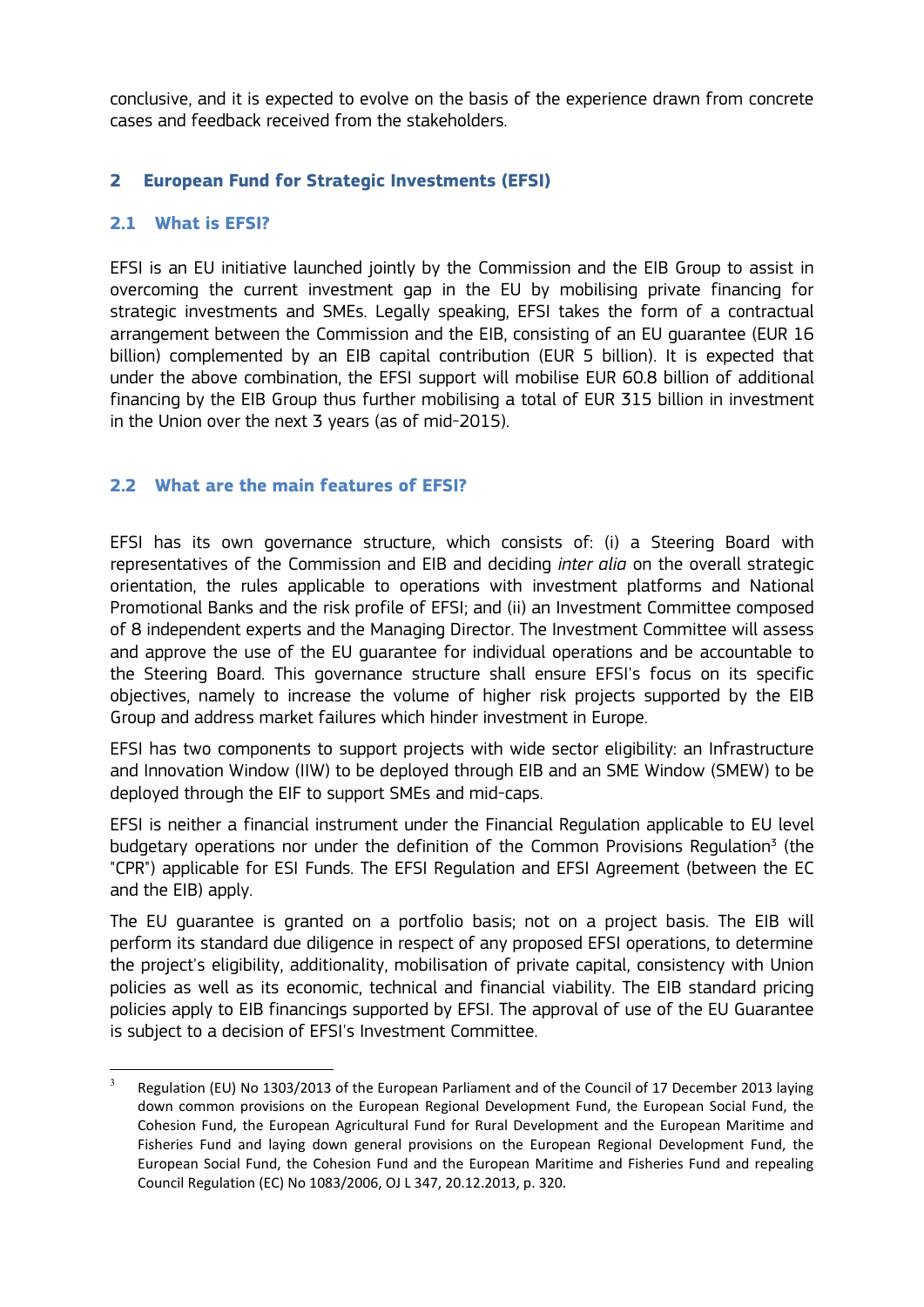The EIB Group has been carrying out operations under EFSI since Q2-2015. In line with the transitional provisions of the EFSI Regulation, the approval for the use of the EFSI guarantee for these projects was granted by the Commission pending the take up of duty by the Investment Committee members in January 2016.

In order to make finance reach the real economy, the second pillar of the Investment Plan provides for two additional elements:

- The European Investment Advisory Hub (EIAH) is a joint initiative of the European Commission and the EIB. The Hub provides a single access point to wide ranging advisory support for projects and investments engaging with public and private promoters at all levels of the project cycle, from upstream project identification, through to planning and preparation to implementation. The Advisory Hub is managed by the EIB and builds on a network of partner institutions, including national promotional banks. The Advisory Hub started operating on 1 September 2015. Promoters can apply for advisory support by visiting the website: http://www.eib.org/eiah
- The European Investment Project Portal (EIPP) is a brand new web portal enabling EU based project promoters – public or private – to reach potential investors worldwide. The Portal is hosted by the European Commission and is designed in response to investors' desire to see more potential EU investment opportunities in a central information platform. The Portal is currently in a pre-launch phase and is expected to go live in the Spring of 2016. Promoters can already submit projects by visiting the website: http://ec.europa.eu/eipp.

# **2.3 What are the key sectors of EFSI and its financial products?**

With EFSI support, the EIB Group will provide financing for economically viable projects, including projects with a higher risk profile than ordinary EIB activities. Emphasis will be put on key sectors identified under Article 9 of the EFSI Regulation. Therefore, focus will among others be placed on: (i) transport, energy and the digital economy; (ii) environment and resource efficiency; (iii) human capital, culture and health; (iv) research, development and innovation; (v) support to SMEs and mid-caps.

EFSI financial products will mainly be loans, guarantees and equity investments. No grant funding will be provided.

The EFSI Regulation offers the possibility to finance Investment Platforms (to channel a financial contribution to a number of investment projects with a thematic or geographic focus) and operations with National Promotional Banks (NPBs). The EIB shall use the EU Guarantee for supporting investment platforms or funds and NPBs that invest in operations meeting the EFSI Regulation requirements, after approval of the EFSI Investment Committee.

## **2.4 Who is eligible to apply for EFSI support and how can applications be made?**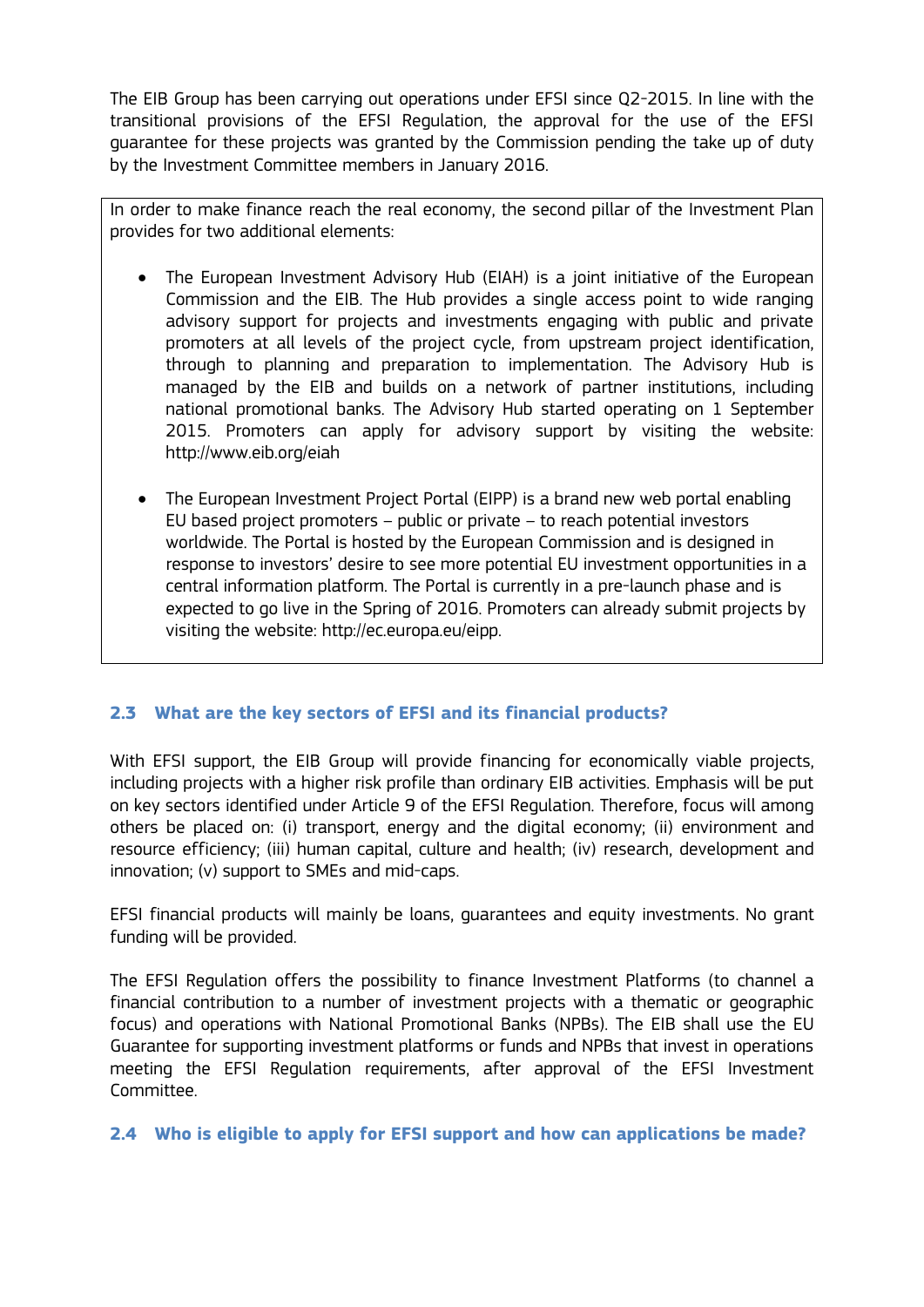Any public and private promoter investing in Europe is potentially able to benefit from EFSI. These can be entities of all sizes (including utilities, special purpose vehicles, SMEs and mid-caps). EFSI support may be alongside support from national promotional banks or institutions, banks acting as financial intermediaries in operations, institutional investors, funds operating in the market and investment platforms. EFSI therefore will help deliver projects, which have to be economically and technically viable and potentially of a high risk profile (evaluated on a case-by-case basis).

Applications are made directly to the EIB (for the Infrastructure and Innovation window) to the EIF (for the SME window) or through EIB Group intermediated institutions (see EIB website). The deadline for project approvals is set at the beginning of July 2019 and for signatures is mid-2020 (*See Annex 1 for more details*).

# **2.5 Where will EFSI supported operations take place?**

EFSI has no geographical or sectorial allocation or quotas; however, the Steering Board will establish indicative sectorial and geographical concentration limits. EFSI is demand-driven and will provide support for projects across the EU, including cross-border projects. Projects will be considered and appraised based on individual merits.

# **3 European Structural and Investment Funds (ESI Funds)**

## **3.1 What are ESI Funds?**

The "European Structural and Investment Funds" or "ESI Funds" is a common designation for five European funds: the European Regional Development Fund (ERDF), the European Social Fund (ESF), the Cohesion Fund (CF), the European Agricultural Fund for Rural Development (EAFRD) and the European Maritime and Fisheries Fund (EMFF), which operate under a common framework (i.e. the CPR) as well as under fund-specific regulations.

## **3.2 What are the main features of ESI Funds?**

ESI Funds are some EUR 450 billion of EU funding over the 2014-2020 programming period, allocated to Member States and delivered through nationally co-financed multiannual programmes to develop and support actions related to the key Union priorities of smart, sustainable and inclusive growth in line with the objectives of each Fund. National co-financing constitutes an integral and obligatory part of these programme resources and is covered by a common set of rules applicable to all ESI Funds and further defined in the fund-specific provisions.

ESI Funds programmes are approved by the Commission and implemented by Member States and their regions under shared management. It is therefore the ultimate decision of managing authorities in Member States where and how funds are invested at project level within the framework of the relevant programme setting out the specific objectives, results to be achieved and types of action to deliver them.

Technical assistance is available both at programme level, where it can be used for a range of programme and project support activities, as well as at the initiative of the Commission, where it is used for more general tasks to support the preparatory, monitoring, administrative, evaluation, audit and control measures necessary for implementing the CPR.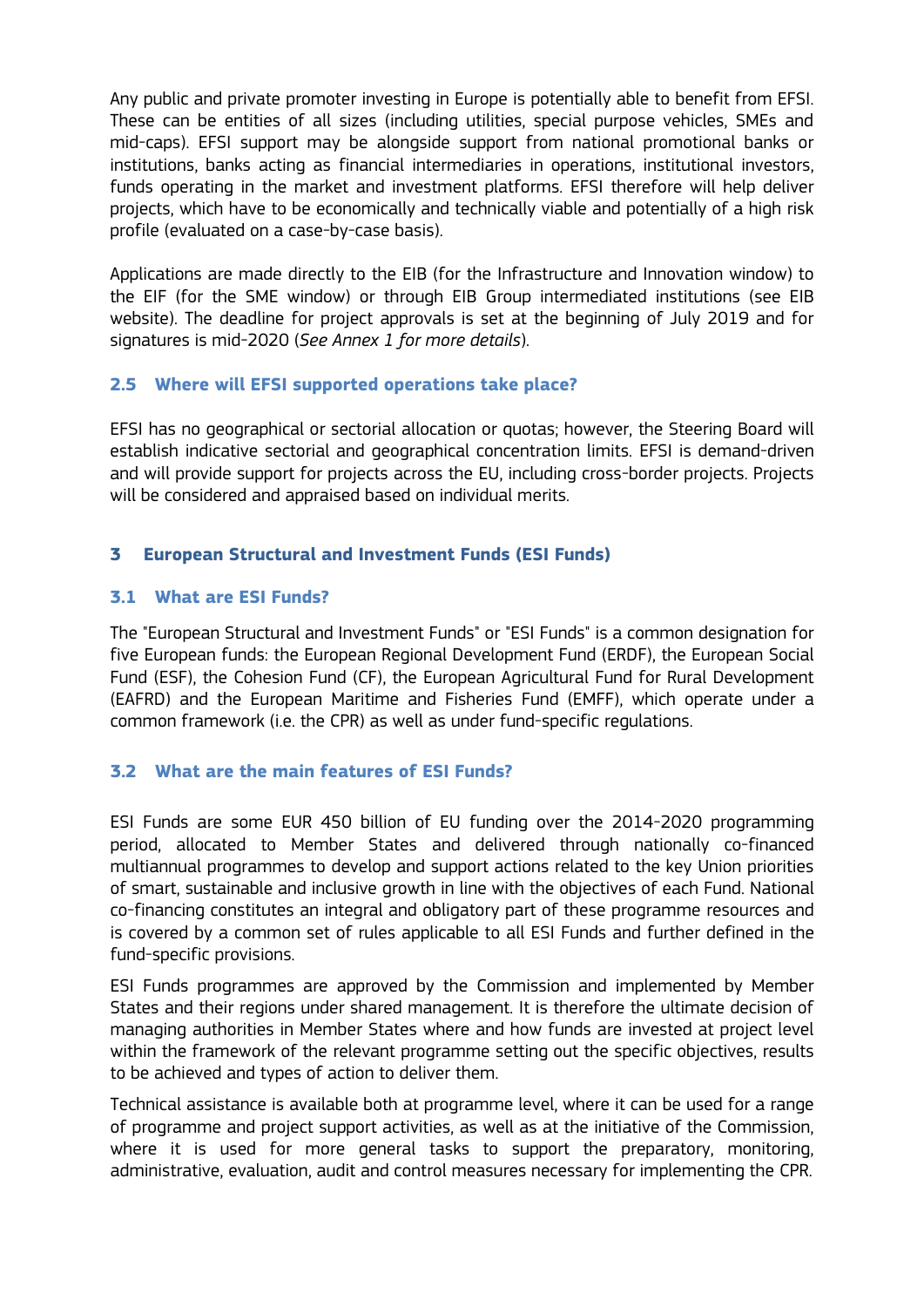As of end 2015, the majority of the ESI Funds programmes have been adopted and implementation has started.

# **3.3 What are the key sectors of ESI Funds programme support and in what form do they come?**

ESI Funds programmes support focuses on 11 thematic objectives: 1) Research and innovation, 2) Information and communications technology (ICT), 3) SME competitiveness , 4) Low carbon economy, 5) Climate change adaptation and risk management, 6) Environment and resource efficiency, 7) Sustainable transport and network bottlenecks, 8) Employment and labour mobility, 9) Social inclusion and poverty, 10) Education and 11) Institutional capacity.

ESI Funds programme support is mainly delivered either in the form of grants or through financial instruments in the form of loans, guarantees and equity investments.

# **3.4 Who is eligible for ESI Funds programme support and how is ESI Funds programme support decided?**

The beneficiaries of ESI Funds programme grant support could be public or private bodies or even a natural person<sup>4</sup>. The type of beneficiaries and projects which can be supported derives from the applicable fund-specific regulation and the approved programme being ultimately reflected in the programme implementation. The target final recipients of financial instruments under ESI Funds programmes are identified in the relevant ex-ante assessment of the financial instrument and depend on the objectives of the programme and the agreed strategy. ESI Funds programme support has to comply with the applicable law (including the CPR, fund-specific provisions, national legislation, State aid rules, public procurement rules).

In case of grants, the selection of projects is based on the selection criteria agreed in the respective ESI Funds programme monitoring committee. The programme support is decided by the Managing Authority or the relevant intermediate body. In case of financial instruments, the programme support is contributed by the managing authority to a financial instrument and then subsequently transferred through a financial intermediary to the selected final recipients.

## **3.5 Where do ESI Funds programme supported operations take place?**

ESI Funds programme supported operations take place in the area of the relevant programme. The possibility of supporting operations outside of the programme area is very limited and linked to certain specific conditions.

 <sup>4</sup> Under EAFRD and EMFF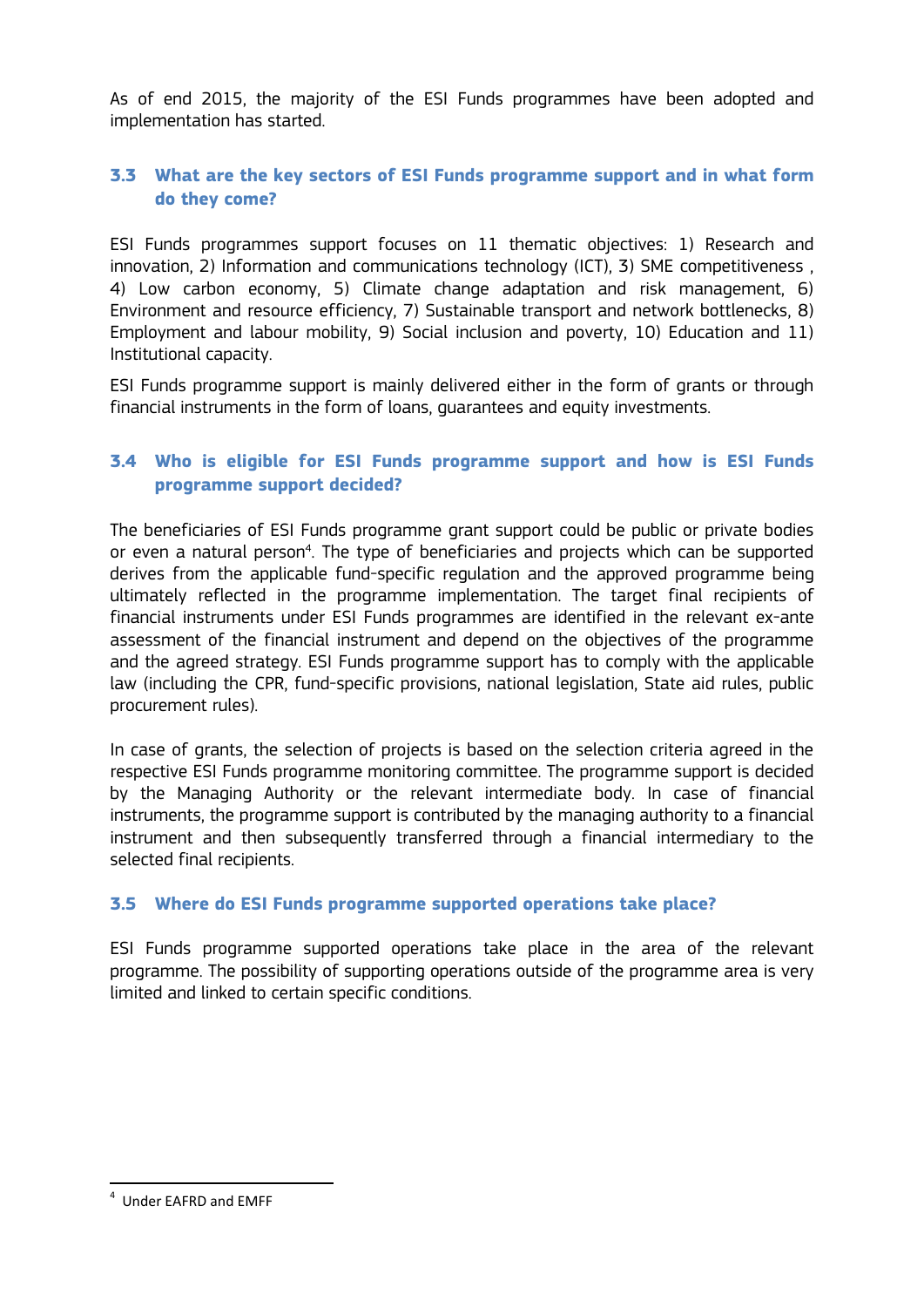## **4 Combination of ESI Funds and EFSI**

#### **4.1 The overall rationale**

The rationale of EFSI is to allow the EIB Group to take higher risk and mobilise private capital to provide additional financing for strategic investments and SMEs and mid-caps. ESI Funds programme resources cannot be directly transferred to EFSI, which is an additional and separate mechanism.

ESI Funds programmes should contribute to the achievement of the objectives of the Investment Plan in complementarity with EFSI support, in a way which brings demonstrable added value and also ensures coordination and synergies.

The EFSI Regulation allows Member States to use ESI Funds programme resources (including resources programmed to be delivered through financial instruments) with a view to contributing to the financing of projects receiving EFSI support.

At the same time, the CPR, as the legal basis for the ESI Funds, allows that beneficiaries and final recipients receiving support from grants and financial instruments under ESI Funds programmes may also receive assistance from other instruments supported by the Union budget.

Combination of ESI Funds and EFSI is possible either at individual project or at financial instrument level in cases where the respective applicable eligibility criteria are satisfied. EFSI and ESI Funds programmes may cover different risks and may support different or same parts of the capital structure of a project or layered investment platform (e.g. equity or debt financing) provided that the rules on double funding and preferential remuneration are complied with.

#### **4.1.1 Combination of ESI Funds and EFSI at project level**

An operation may receive support from one or more ESI Funds or from one or more programmes and from other Union instruments, provided that the expenditure item included in a request for payment for reimbursement by one of the ESI Funds does not receive support from another fund or Union instrument, or support from the same fund under another programme.

Thus, in case of combination in a single project, the part of the project supported by an ESI Funds programme (consisting of ESI Fund(s) plus the respective national co-financing) cannot receive support from EFSI; otherwise this would constitute double-financing.

This also means that EFSI support to the project cannot count as national co-financing of ESI Funds programme and the EFSI supported part of the project consequently cannot be declared as eligible expenditure for ESI Funds' support.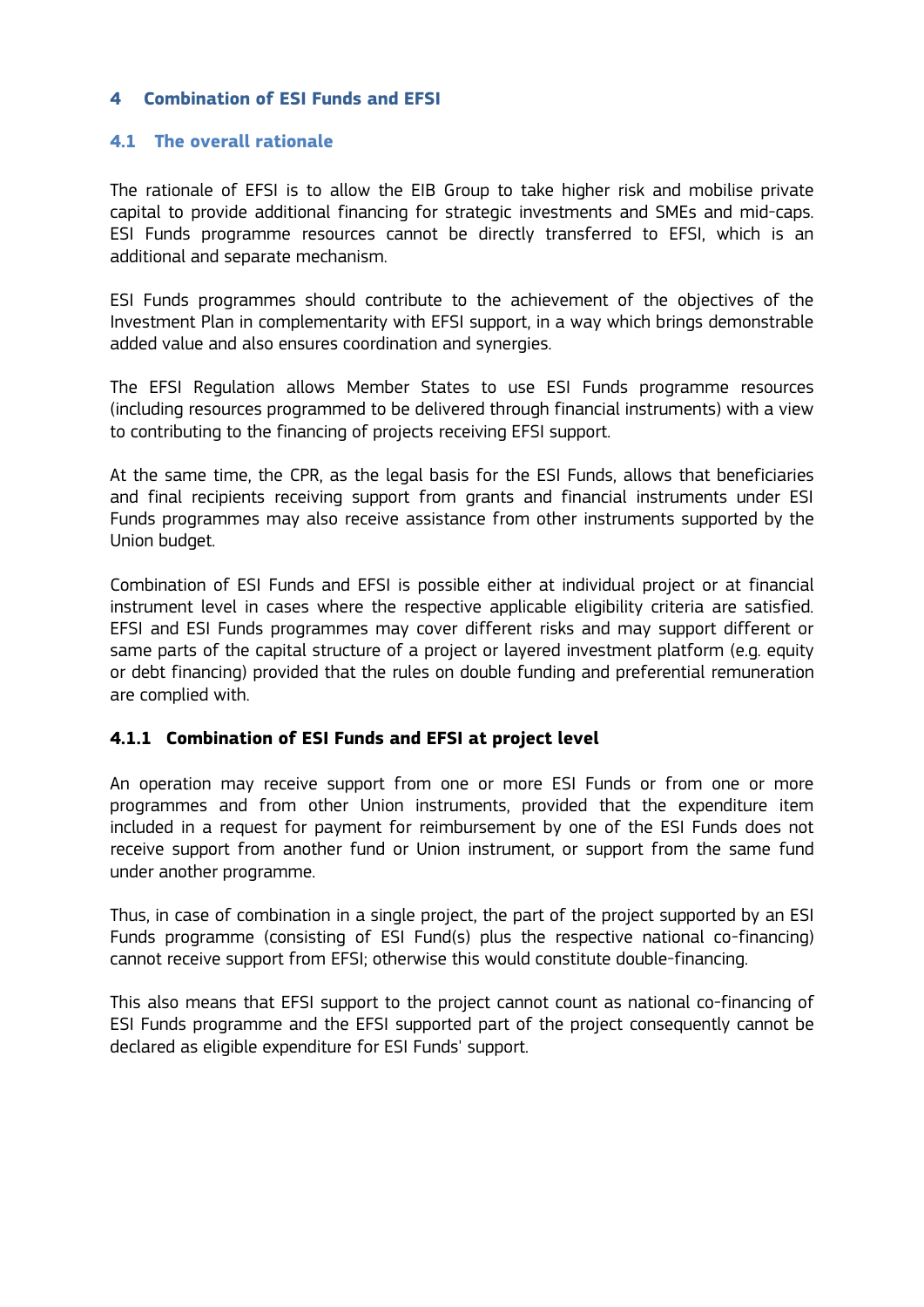# **4.1.2 Combination of support from ESI Funds delivered through a financial instrument and EFSI**

In case of combination of support from ESI Funds delivered through a financial instrument and EFSI (e.g. in an investment platform) separate records have to be maintained between the support from an ESI Funds programme and from EFSI. The ESI Funds financial instrument shall be part of an operation with eligible expenditure distinct from the EFSI support.

Thus, as indicated above, EFSI support to the project cannot count as national co-financing of an ESI Funds programme and consequently cannot be declared as eligible expenditure. In such a case national co-financing of an ESI Funds programme could still be provided through another EIB/EIF financial product, either through a Structural Programme Loan or through intervention at project level.

It is possible to consider that any additional resources leveraged and triggered by the combined ESI Funds and EFSI interventions can be treated as national co-financing for the ESI Funds programme: for example, an ESI Funds financial instrument receives a parallel investment from EFSI and both interventions trigger additional co-investments by other investors (public and private). If such additional co-investments are neither directly nor indirectly supported by the EU budget but are directly linked to the ESI Funds intervention, they can be treated as national co-financing for the ESI Funds programme provided that these resources are paid out to final recipients in line with the applicable rules (CPR, respective ESI Fund programme, national eligibility rules and funding agreement). For the EAFRD, the co-financing for the programme only takes into account public resources made available at the level of the managing authority.

The ESI Funds can be used to support the risk-bearing capacity of an EFSI Investment Platform in the form of a "layered fund", and leverage other sources of finance, most notably private investors as well as NPB (see Annex 3 for a more detailed illustration).

## **4.2 How this will work in practice**

## *(i) ESI Funds and EFSI combination at project-level*

ESI Funds may be combined with EFSI support in cases where the respective applicable eligibility criteria are satisfied. Such combination of EU support should result in an overall higher value added of EU funds. In practice, there will also be cases where this complementarity will equally lead to co-investing EFSI supported resources with ESI Funds programme(s) support in one single project. This may be the case in certain countries or sectors, where the associated risks would make it unlikely for granting EFSI support without the presence of ESI Funds programme contributions.

*Examples:* 

*1) EFSI and ESI Funds both contribute to a transport infrastructure project, thereby increasing the total number of kilometres funded (either separate parts of the project, or EFSI funds the revenue-generating part of the infrastructure project);* 

*2) EFSI support for parts of projects which are not eligible under an ESI Funds programme but which are part of a bigger investment.*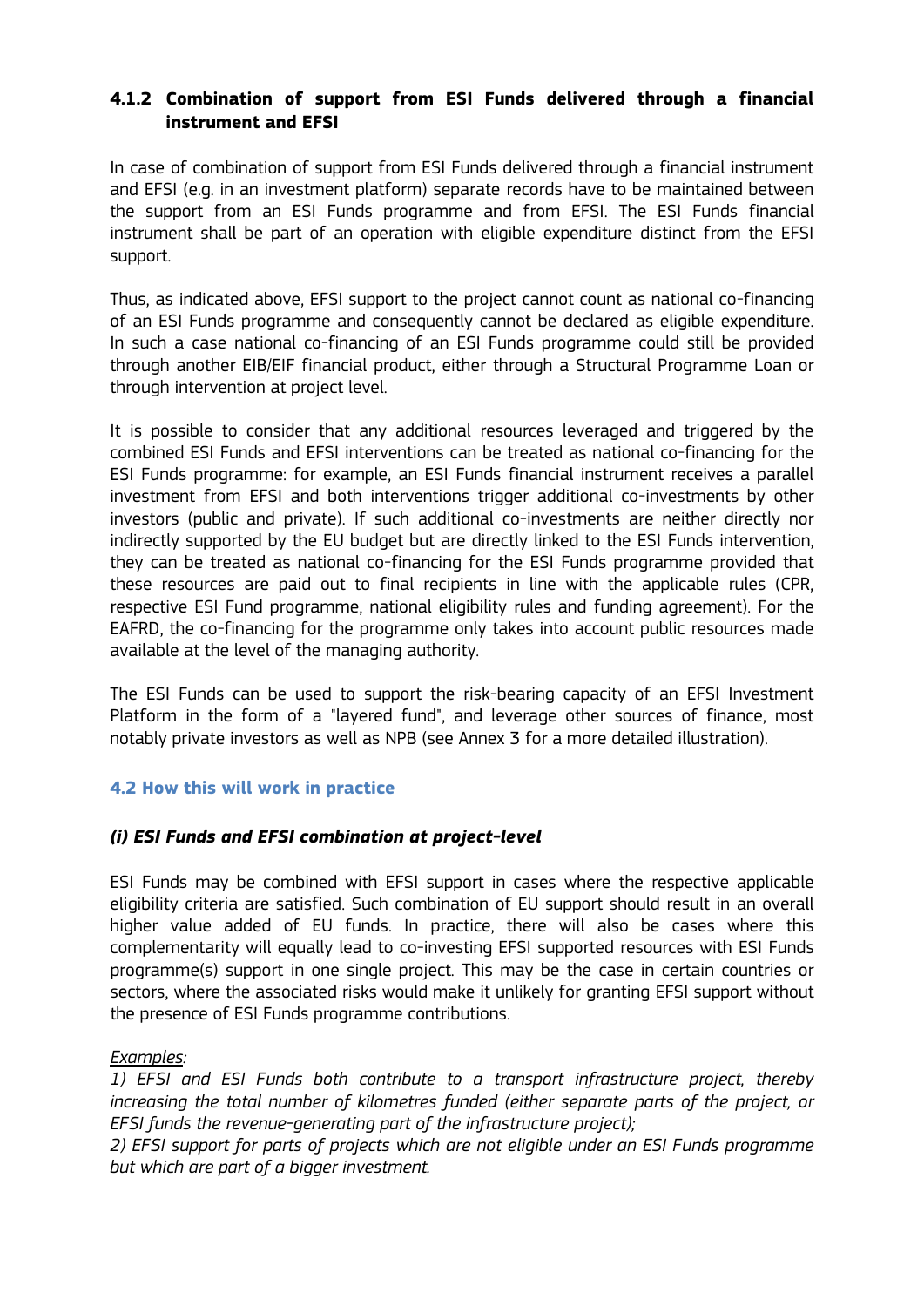# *Infrastructure and Innovation Window (IIW)*

Under the IIW, the EIB is expected to support viable strategic infrastructure and innovation projects taking on higher risk, where necessary, or meeting the additionality principle in line with the EFSI Regulation (Article 5).

ESI Funds programme support may cover a portion of the project cost. For example, a project has the commitment of the project promoter and/or other investors for the provision of an initial investment amount. In order to close the remaining funding gap, the ESI Funds programme contribution, in the form of a grant, and an EFSI loan may cover the remaining part of the project cost *(Chart I).*



A variation of the above example may also be implemented in which the ESI Funds programme contribution provides support to the project through a financial instrument. In this case, the ESI Funds support may reach the project through a loan, guarantee or equitytype instrument *(Chart II)*.

# *Chart II*



# *(ii) ESI Funds and EFSI combination at financial instrument / investment platform level*

ESI Funds programme and EFSI may also be combined at a higher level than individual projects, such as through a financial instrument and/or an investment platform (*pls refer to EFSI Rules applicable to operations with Investment Platforms and National Promotional Banks or Institutions, approved by the EFSI Steering Board*). Such financial instruments and investment platforms could be set up at national, regional or supra-regional level. The use of ESI Funds programme resources would have to be in line with the ESI Funds regulatory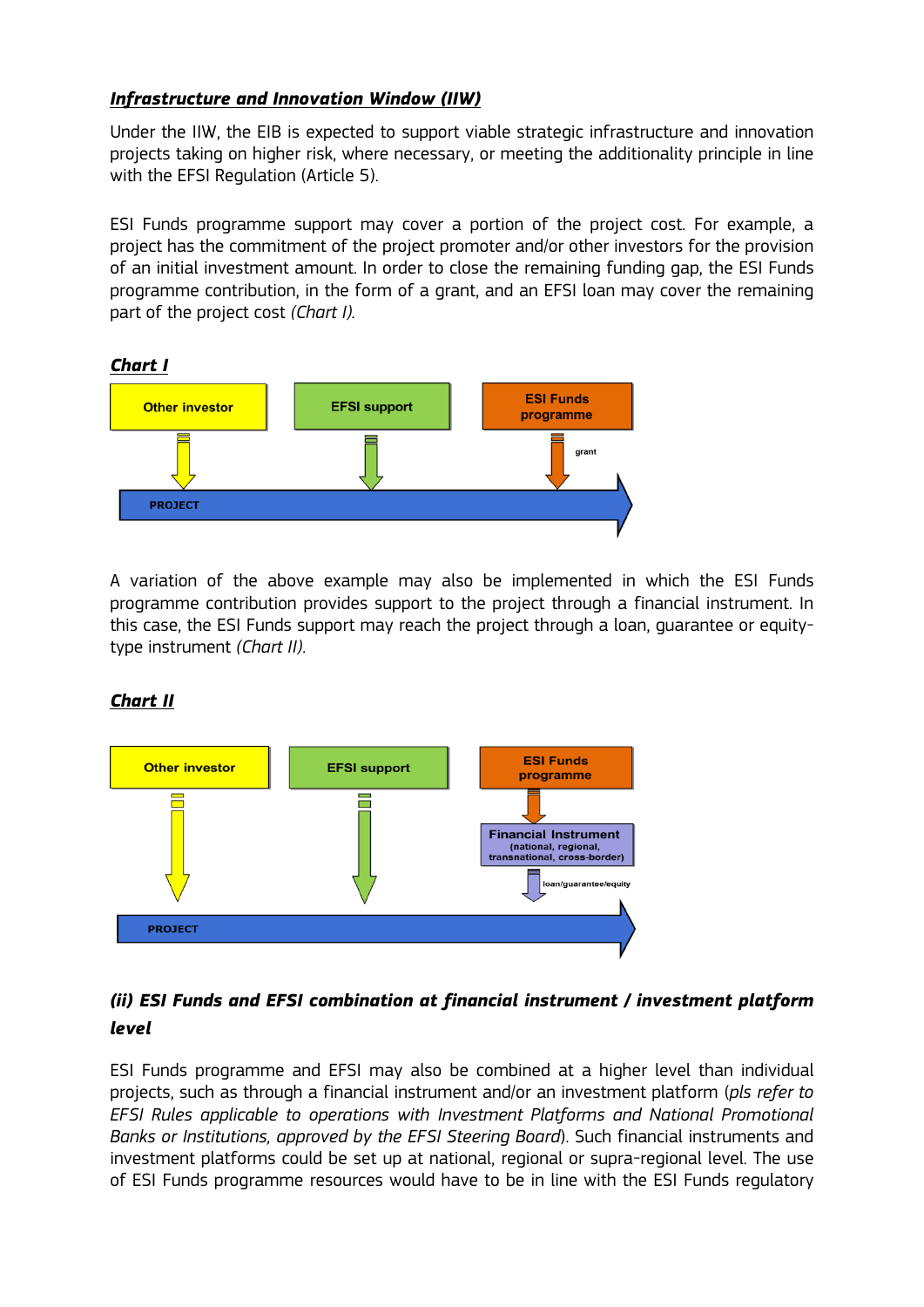framework<sup>5</sup> and the priorities of the participating programmes (which would generally imply inter alia national or sub-national geographical restrictions). In addition, other investor contributions may be foreseen at financial instrument level, for example by national promotional banks (*see Annex 2 for more details on the role of NPBs*).



# *Chart III*

In general, the possible modalities could be as follows:

1. the managing authority could set up a **new** investment platform (considered as a financial instrument under CPR) in which EFSI and other investors would invest their resources (*Chart III*) including in the form of a layered fund (see Annex 3);

2. the managing authority could make an ESI Funds programme contribution into an **existing** investment platform (considered as a financial instrument under CPR) set up with EFSI resources at national, regional, transnational or cross-border level (This may also apply to NPBs). The investment platform would then invest EFSI and distinct ESI Funds programme contributions in final recipients (other investors may participate) - (*Chart III*);

3. the managing authority could set up a financial instrument (with or without a Fund of Funds) in which the investment platform set up with EFSI support could participate as an investor (at the level of Fund of Funds or financial intermediary) and other investors may also participate (This may also apply to NPBs) - (*Chart IV*);

4. the managing authority could set up a financial instrument with ESI Funds programme contributions (other investors may participate). The investment platform set up with EFSI support would intervene directly at project level on a deal by deal basis (*Chart IV*).

 <sup>5</sup> Including obligatory ex-ante assessment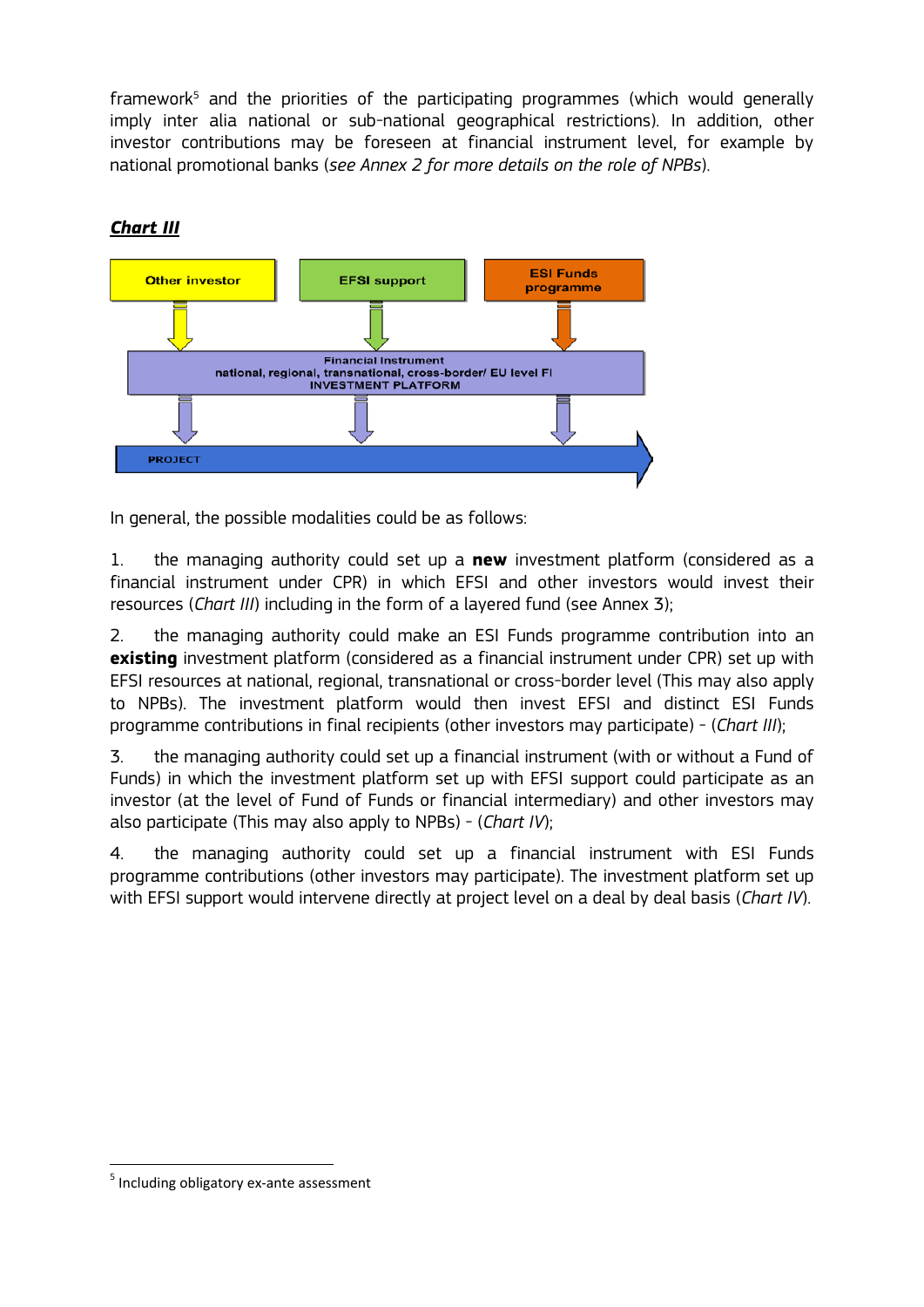# *Chart IV*



# *SME Window (SMEW)*

EFSI is providing additional EUR 5 billion, out of which EUR 2.5 billion are backed by the EU guarantee, to support a number of debt and equity products managed by the EIF. In particular in the first phase of the EFSI implementation, EIF has so far been engaged in the following:

- EUR 1.3 billion have been made available to the EIF in a form of front loading (i.e. anticipate as of 2015 the 2016-2020 investment capacity) for EU level financial instruments providing portfolio guarantees to intermediaries - InnovFin SME Guarantee ("InnovFin SMEG") and COSME Loan Guarantee Facility ("COSME LGF"); and
- EUR 2.5 billion provided by the EIB, under its own risk, to a risk capital mandate managed by the EIF.

The remainder will be used to deploy EFSI financial instruments that will be developed and launched progressively starting from 2016, such as an equity platform, an uncapped uncollateralised guarantee, etc.

The above mentioned products provide the possibility of implementing ESI Funds-EFSI combinations, such as:

## *1. EU level financial instruments*

In this case, as provided for under CPR  $38(1)(a)$ , the managing authority would make an ESI Funds contribution into an EU level EFSI frontloaded financial instrument established and managed in line with the Financial Regulation (title VIII, Articles 139-140). The managing authority would sign a funding agreement with the entrusted entity implementing the EU level financial instrument and the ESI Funds programmes' allocation would then be "placed in a compartment" in the EU level instrument: i.e. ring-fenced and invested in the programme area *(Chart V)*. The CPR and fund-specific rules for ESI Funds programmes' contribution also apply (eligibility scope, geographical limitation, end-date of eligibility, payments and reporting).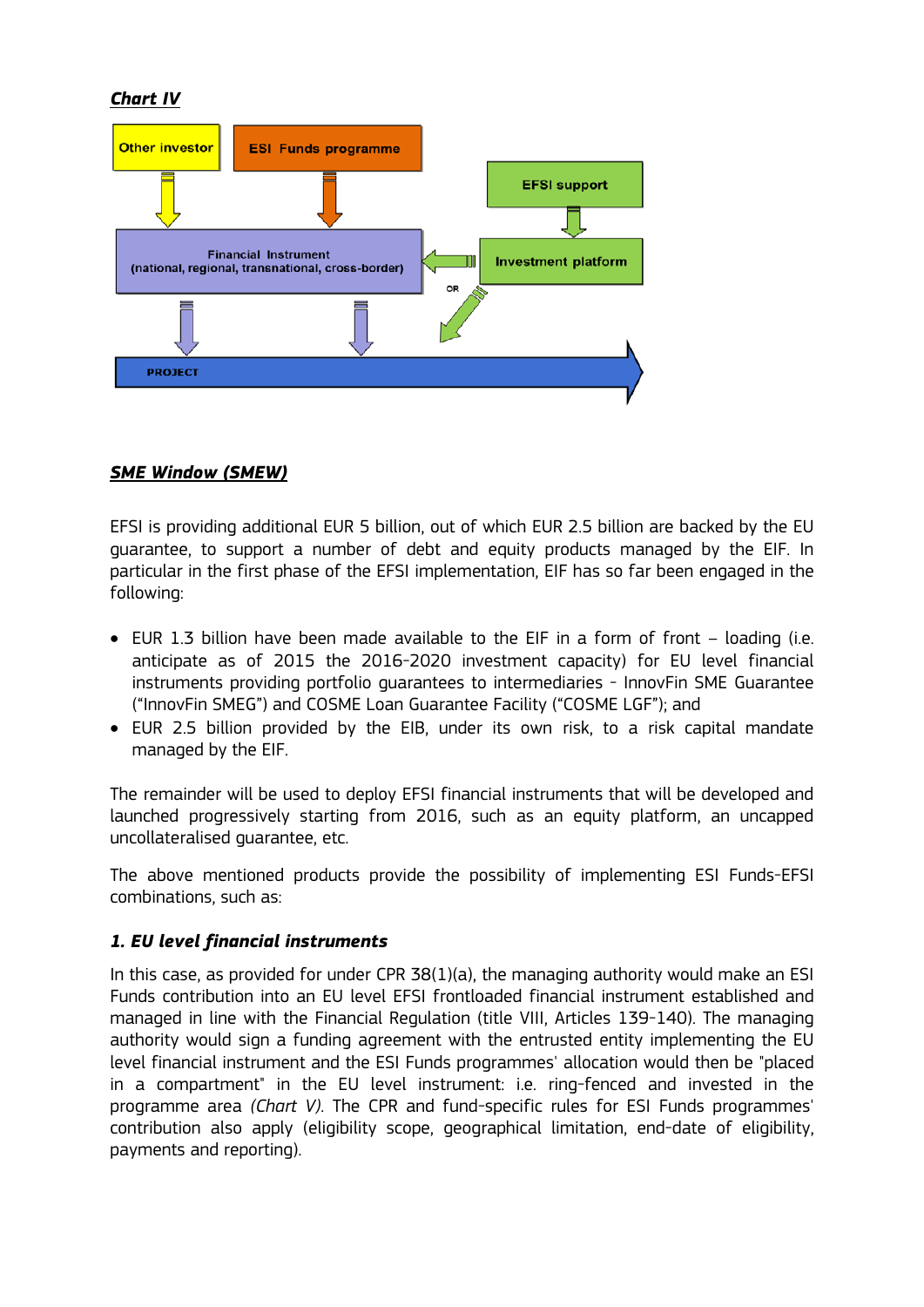# *Chart V*



In chart V above, a number of possible schemes could be accommodated. By way of example, an EU level financial instrument providing guarantees (in its increased capacity provided by EFSI front-loading) could be enhanced with ESI Funds programme resources in a way to increase the overall reach of the instrument concerned.

NPBs could also participate in such schemes, either as risk takers or through the provision of counter-guarantees (in such case, the NPBs would have to apply to the specific programme and qualify as financial intermediaries under the respective open call for expression of interest).

## *2. Equity-type products*

Under this option, ESI Funds programme resources could be invested alongside EFSI in a coinvestment facility for equity and quasi-equity investments managed by EIF (and considered financial instrument under CPR), with contributions mobilised through EIB Group resources and possibly through NPBs. The facility could be implemented by equity fund managers, who invest in SMEs in their Early and Growth stages targeted by EU policy priorities, addressing market failures in risk capital financing for SMEs. Additional options may entail cross-border investments, adhering to the ESI Funds programmes' eligibility criteria and CPR rules, through for instance trans-border operating equity funds or investments in internationally operating Fund of Funds structures.

## **4.3 State aid considerations**

Whilst helping each other go further in delivering the Investment Plan, ESI Funds and EFSI complementary support would also have to ensure that potential State aid elements are properly addressed. EU State aid rules go hand in hand with the Investment Plan's objective of addressing market failures and mobilising private investment.

Projects supported by EFSI may also benefit from financial support (co-funding) by EU Member States, for instance through ESI Funds or financing provided by NPBs. Such cofunding provided to undertakings, unless granted on market terms, may entail State aid which is subject to EU State aid rules.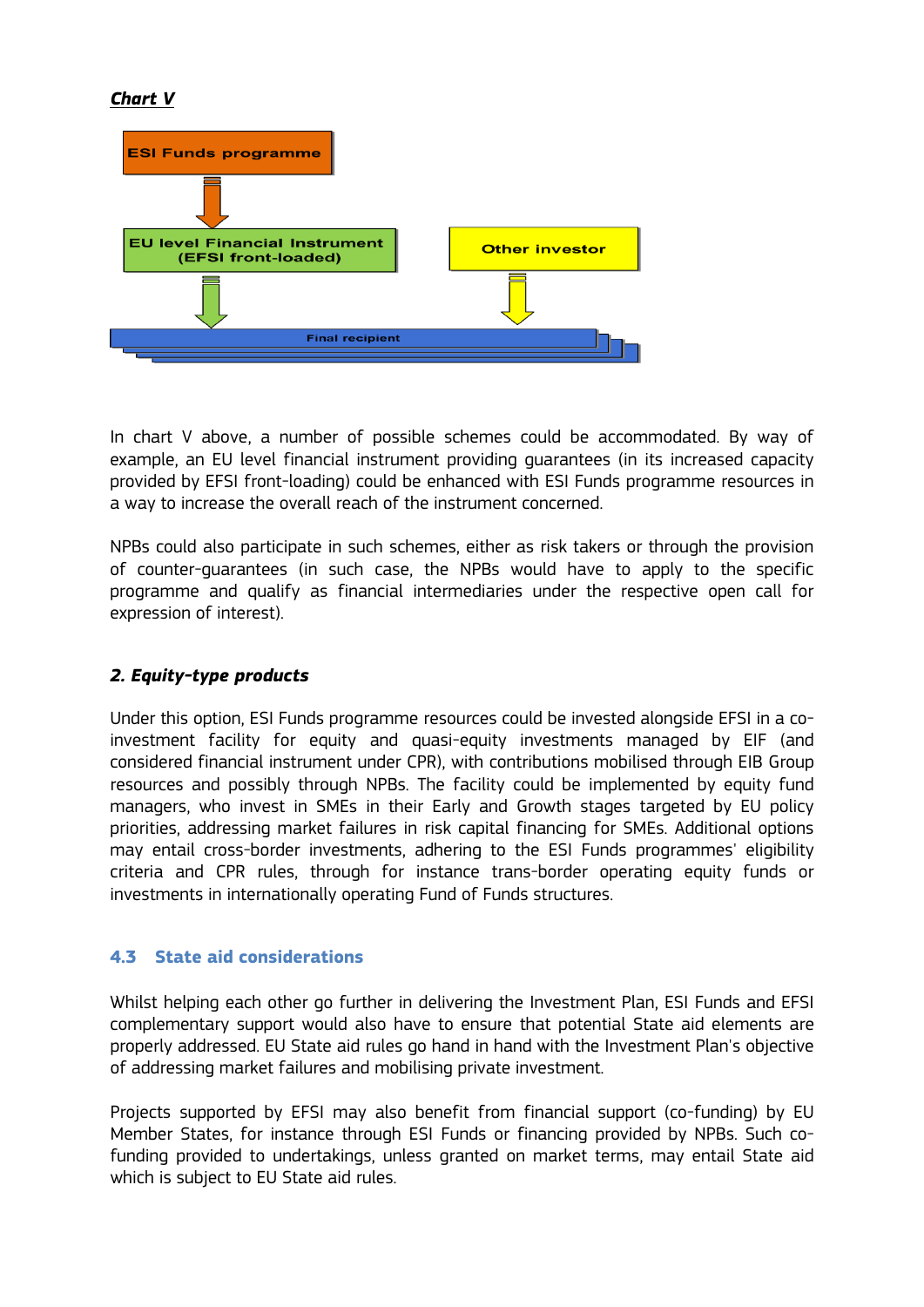EFSI-supported EIB interventions do not constitute State aid and are not subject to State aid consistency controls. However, the Commission will assess EFSI projects with Member State co-funding entailing State aid on the basis of its modernised State aid framework. To facilitate the deployment of EFSI, the Commission will assess such EFSI projects as a matter of priority, and give it fast-track treatment. The Commission aims to complete its assessment within six weeks of receiving the complete notification from the Member State.

The manner in which State aid rules apply to interventions of NPBs has been clarified in the Commission Communication "Working together for jobs and growth: The role of National Promotional Banks (NPBs) in supporting the Investment Plan for Europe" (COM/2015/0361 final). These rules include the principle that financial transactions which are not invested both on own resources and at own risks cannot be considered as private in nature for the purpose of state aid policy.

In case of doubts about the implementation of State aid rules, project promoters are invited to contact the services of DG Competition as early as possible regarding State aid issues of EFSI projects which are not straightforward, in order to ensure a smooth upstream resolution of such issues, thereby facilitating the fast-track treatment of such projects.

## **4.4 The project approval process**

In order to make it possible to have joint funding of an investment, the process for approval will need to be closely coordinated and the different parties (managing authority, EIB Group, project promoter) will need to work closely together at all stages.

As the project approval process will require different approval streams, the management of the respective applications: should therefore go in parallel.

The respective approval processes include:

- (i) decision on the use of ESI Funds by the competent ESI Funds programme body/managing authority for grant funding or financial instrument support;
- (ii) For the IIW, EIB governing bodies' approval, following approval by EFSI's Investment Committee on the use of EU Guarantee and EIB due diligence, both for individual projects and for Investment Platforms.
- (iii) For SMEW and related EIF products, EIF's standard processes and due diligence apply.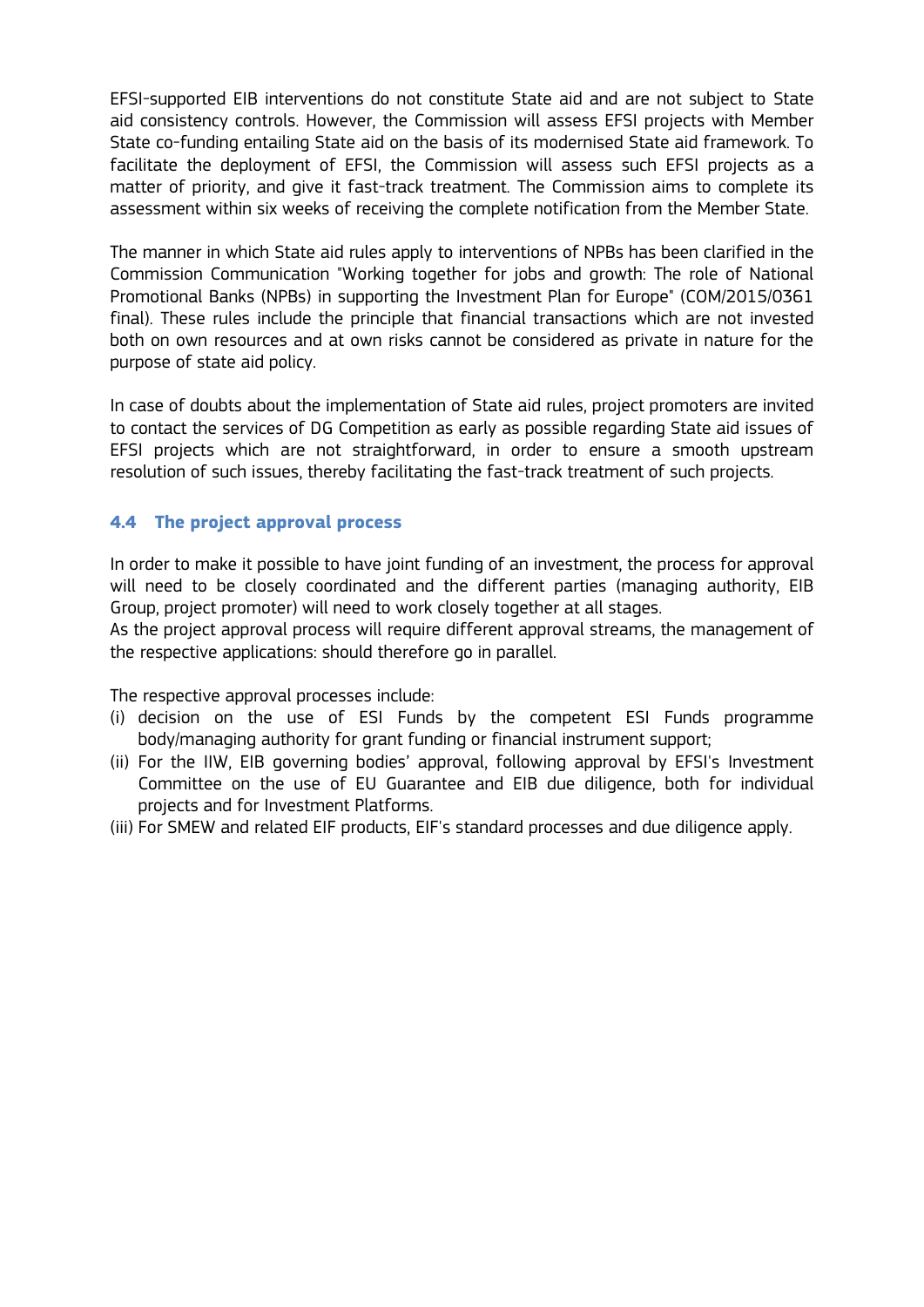# **Application for EFSI support - how it will work**

#### **Project selection**

To benefit from EFSI support under the IIW, projects need to go through the standard EIB due diligence as well as an assessment by the EFSI Investment Committee to decide whether they are eligible for backing under the EU guarantee. In particular, projects need to be:

- Economically and technically viable
- Contributing to one or more of EFSI eligible objectives
- Consistent with the EU policies and contributing to one or several objectives set out in the EFSI Regulation
- Provide additionality
- Maximise where possible the mobilisation of private sector capital

#### **How should promoters present their projects for EFSI financing?**

Project promoters should follow the usual EIB loan application procedures by contacting EIB's local office, where available, or headquarters.

In general, project promoters are required to provide the Bank's Operations Directorate with a detailed description of their capital investment together with the prospective financing arrangements. The project promoter should provide sufficient information to allow the EIB to assess whether the project adheres to EIB lending objectives and has a well-developed business plan.

As regards project appraisal, this is to be carried out by the EIB's internal teams of experts in close cooperation with the project promoter. Criteria for a typical EIB appraisal are tailored to each specific project.

Following a positive outcome of EIB's due diligence, the project will be submitted to the EFSI Investment Committee for approval on the use of the EU Guarantee, and then to the EIB Board of Directors.

For further details please visit the relevant website: www.eib.org. Project promoters and Managing authorities could apply for advisory support to structure projects or investment platforms to EIAH: www.eib.org/eiah

SMEs interested in EFSI transactions financed by the EIF should refer to relevant information on EIF financial intermediaries. For further details please visit the relevant website: www.eif.org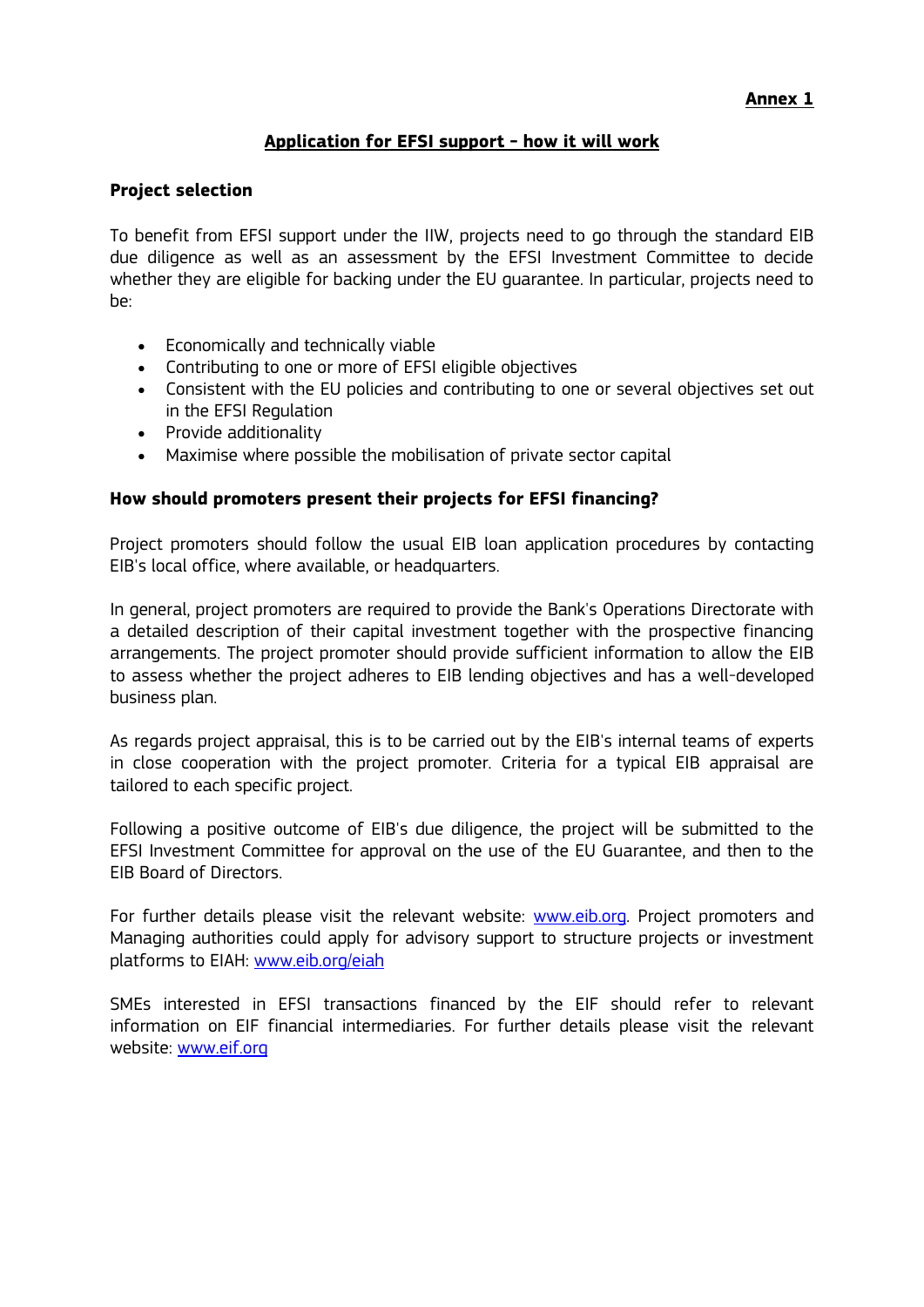# *Member States contribution to national promotional banks and/or EFSI investment platforms6*

#### **Participation of Member States in Investment platforms**

In the context of EFSI, the Commission welcomes contributions from Member States to the Investment Plan whereas many private investors have already expressed interest for their participation (such as sovereign wealth funds, pension funds, commercial banks). Member State contributions via national promotional banks or institutions are also expected where the latter have the expertise to carry out the Investment Plan on the ground and ensure the most efficient use of public resources. Moreover, the EFSI Regulation provides that Member State contributions, either directly by Member States or through national promotional banks classified in the general government sector or acting on behalf of a Member State, into the EFSI could also be effected through thematic or multi-country investment platforms established for the implementation of EFSI.

#### **Definition**

Article 2 of the EFSI Regulation provides that: *(3) "national promotional banks or institutions" means legal entities carrying out financial activities on a professional basis which are given a mandate by a Member State or a Member State's entity at central, regional or local level, to carry out development or promotional activities*.

NPBs may in parallel receive EIB or other support (outside the scope of the EFSI) subject to the EFSI requirements for additionality being assured and adequate intercreditor provisions being established.

## **Contribution of NPBs**

The detailed arrangements of NPBs benefiting from EFSI loans or investments will have to be agreed with the EIB and be approved by the EFSI Steering Board. From an operational aspect, NPBs hold a significant role in their national constituencies both in financing projects but also in providing technical assistance<sup>7</sup> to projects. In the EFSI context, NPBs may participate in different forms: (i) directly as a financial intermediary of EFSI loans; (ii) through contributions at investment platform level – create or participate in investment platforms, and (iii) through contributions at project level – financing alongside EFSI loans or investments.

## **EIB contribution, with EFSI support**

If EIB is to finance projects with EFSI support, these should typically have a higher risk profile compared to standard EIB activity or have particularly high catalytic effects and value added thus complying with the additionality criteria. Projects will always have to be subject to standard EIB due diligence. EIB standard pricing policies apply to all EFSI financings. No grant funding is provided.

 $6$  In Annex 2, the several dimensions of investment platforms are presented and a number of concepts are clarified.

 $<sup>7</sup>$  The EIB is working closely with a core group of National Promotional Banks to define an overall framework for</sup> their cooperation with EIAH (knowledge sharing, local point of entry and technical assistance support) in the context of the Investment Plan implementation.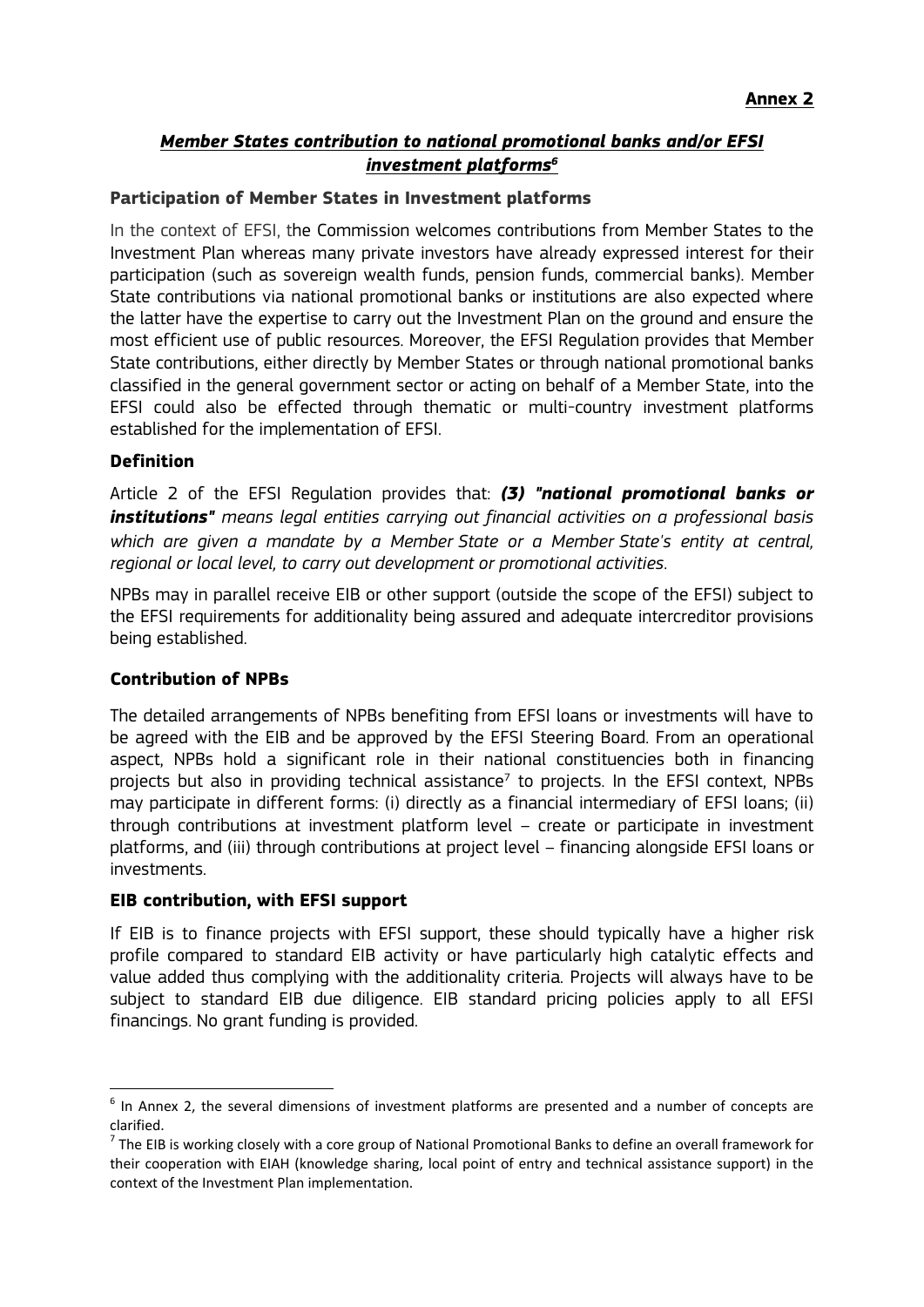It is understood that when project promoters approach EIB the latter will have to follow an internal due diligence procedure prior to approving the projects and request the EFSI Investment Committee to approve such projects as eligible for receiving the EU guarantee (subject to meeting required criteria).

# **Examples of roles of NPBs and Investment platforms**

# **Case 1 – Direct approach of EIB**

It is understood that a project promoter approaching directly EIB would have to undergo a standard due diligence. Should EIB decide that the project is eligible to receive financing with EFSI support (higher risk profile and/or additionality) the opinion of the EFSI Investment Committee will be requested. In case of a positive opinion and EIB's board approval, the Bank will provide financing with EFSI support subject to successful finalisation of the agreed term and conditions with the relevant counterpart(s); in case of a negative opinion by the EFSI Investment Committee, the projects may nevertheless be considered, with modifications, for support by EIB under other mandates / initiatives (if eligible) or under EIB's own-risk.

# **Case 2 – Indirect approach through an NPB**

A Member State has committed public resources to a selected NPB to support projects at national level. In this case, project promoters may approach the NPB and the latter may offer support either through its own resources or by intermediating EFSI financing (loans or guarantees). In this case, the NPB is obliged to follow its internal appraisal procedure and meet any additional criteria requested by EIB in the context of the EFSI financing and its standard due diligence.

# **Case 3 – Indirect approach through an investment platform**

A Member State to set up an investment platform

This could take the form of a Fund-of-funds, which in turn would have to select financial intermediaries, or it could be a financial intermediary directly supporting projects. Selection procedure would have to respect public procurement rules of the respective Member State. The appraisal procedure will be similar to the one under Case 2.

Private investors to set up a thematic/sectorial investment platform

Member States could support the setting up of an investment platform by private investors on the basis of a thematic (multi-regional) project portfolio. The latter would request EIB financing with EFSI support on a project-by-project or portfolio basis.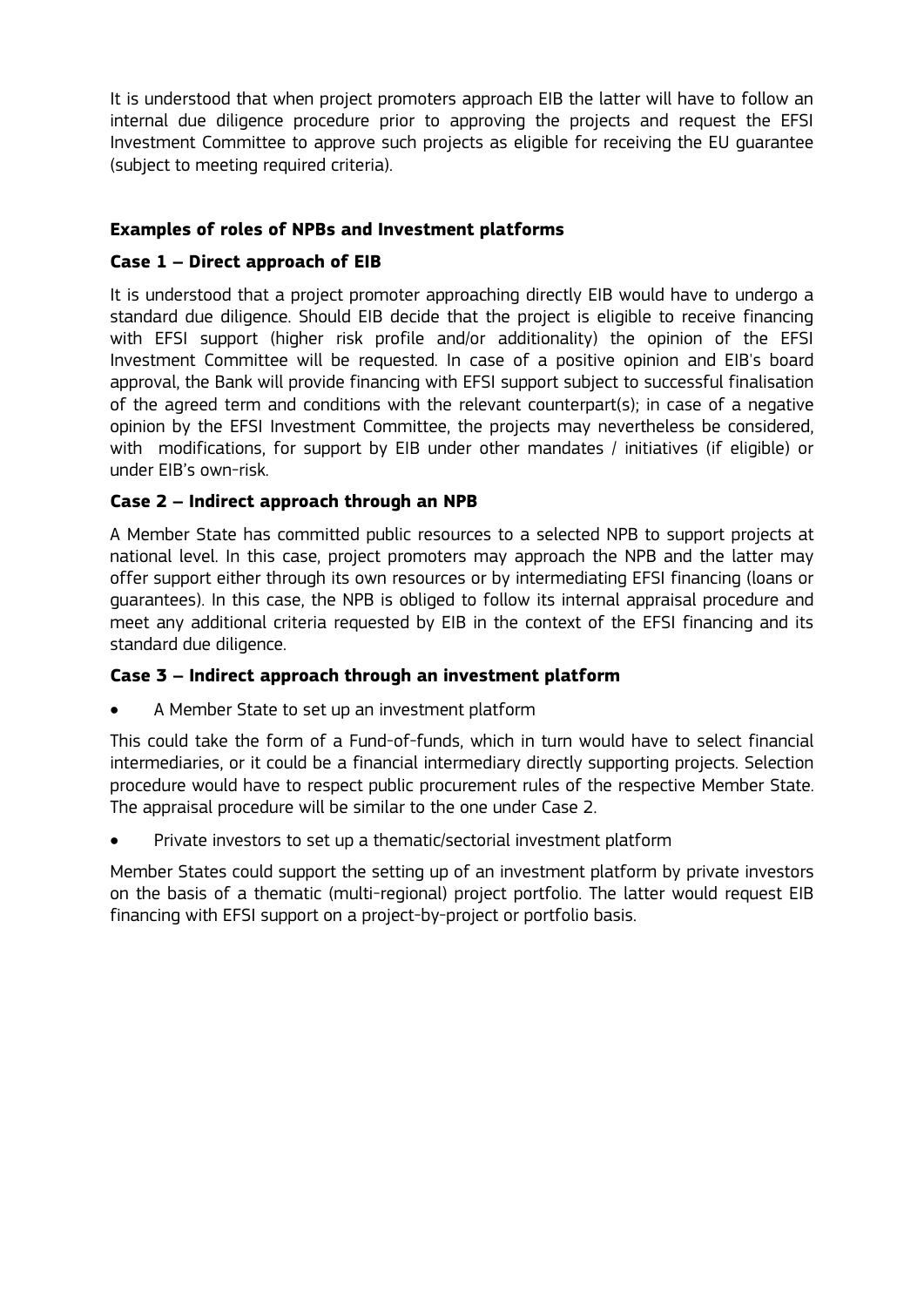# **Example of a "Layered Fund": Combination of ESIF Funds and EFSI in an Infrastructure and Innovation window Investment Platform**

The ESI Funds can be used to support the risk-bearing capacity of an EFSI Investment Platform in the form of a "layered fund", and leverage other sources of finance, most notably private investors as well as NPBs.

The combination of ESI Funds and EFSI should be used to support operations which could not have been carried out, or not to the same extent, without this combination and should maximise the mobilisation of private sector capital.

## **Key principles**

The layered fund would typically be structured in 3 classes of risk, clearly segregated in terms of risk and return (in line with the "like risk, like reward" principle):

- Senior debt tranche (low risk-taking): to leverage private and institutional investors and open to NPBs.
- Mezzanine tranche: financed by EIB (using EFSI if additional according to EFSI Regulation, e.g. if falling under "special activities" classification of the EIB). Open to NPBs and private investors.
- First-loss-piece / Equity tranche (high risk-taking): financed by ESI Funds or other national/regional public budget funds. Open to NPBs and private investors.

The remuneration and/or reimbursement of the First-loss-piece / Equity tranche will only take place after remuneration and/or reimbursement for the Senior tranche holders and the Mezzanine tranche holders respectively, as per normal market practice.

The ESI Funds would be committed as first-loss-piece coverage, clearly distinct from the use of EFSI resources via separate records and covering distinct expenditures: in practice, ESI Funds would only be used to absorb the first losses arising from underlying projects up to the limit of the committed amount, whereas EFSI resources would only be used to absorb further losses, clearly distinct from those covered by the ESI Funds.

The "layered fund" could be revolving for a given timeframe. The resources (both capital and returns) paid back to the layered fund and attributable to ESI Funds (after remuneration and/or repayment of financiers intervening in less risky tranches or with higher seniority) should be reused according to CPR art. 44:

- a) for further investments through the same instrument or other instruments in accordance with the specific objectives under a priority,
- b) where applicable, to provide "preferential remuneration" (in the form of asymmetric reward sharing within the same risk class/layer) to private investors, or public investors operating under the market economy investor principle. For the avoidance of doubt, since the EIB, when supported by the EU guarantee under EFSI, intervenes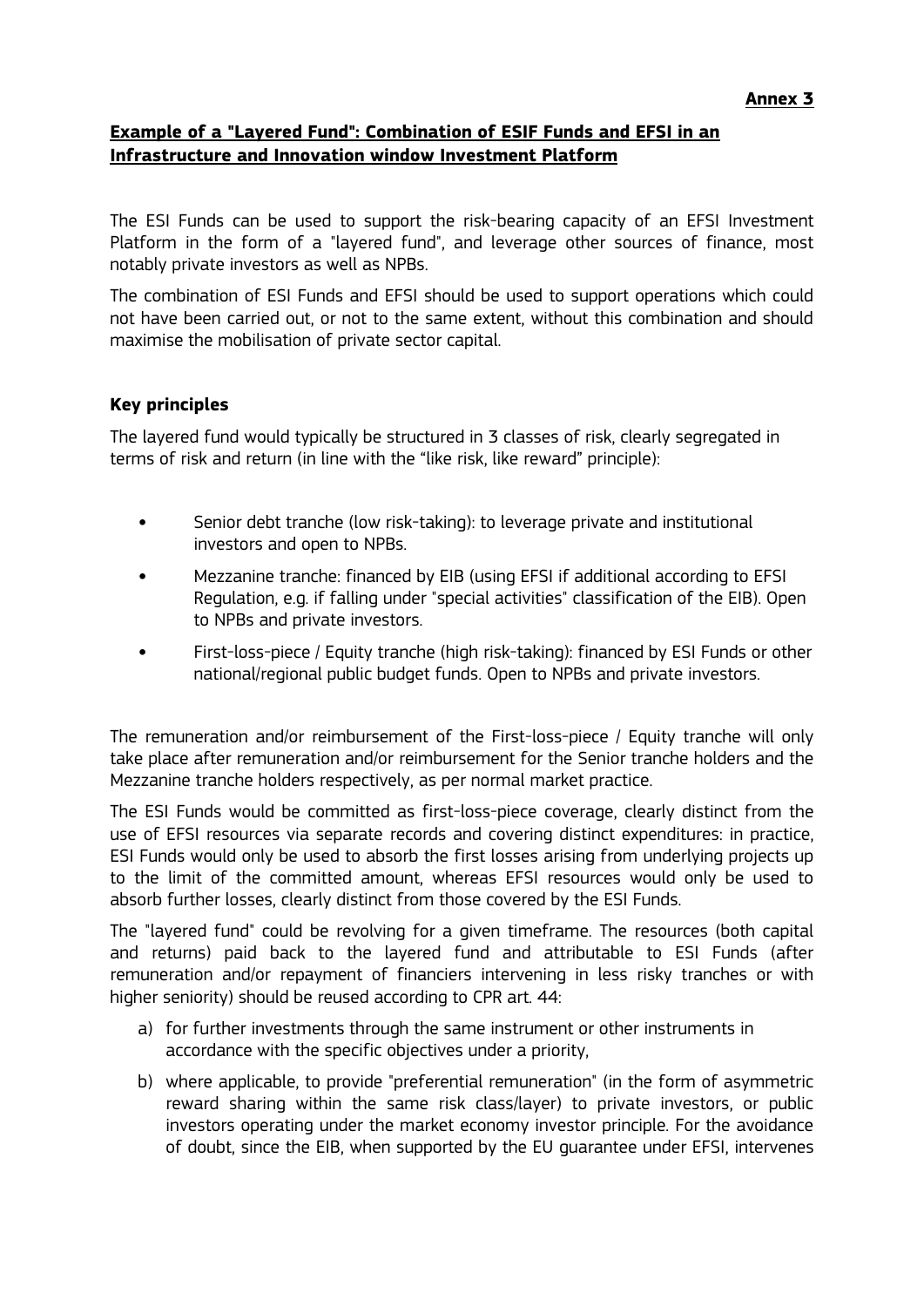in a separate risk class, it does not benefit from such preferential remuneration attributable to ESI Funds<sup>8</sup>. .

c) where applicable, reimbursement of management costs incurred and payment of management fees of the financial instrument.

# **Projects financed by the layered fund**

The layered fund could provide debt and/or equity type of financing to the portfolio of targeted projects.

The targeted projects financed by the layered fund would typically be further co-financed by private sector entities at senior level (debt) or *pari passu* (equity).

#### *Leverage*

The combined use of ESI Funds and EFSI can be sought in cases where there is a market failure in risk-absorption capacity and where EIB/EFSI risk-pricing would not make it sufficiently attractive to finance projects mobilising other private or public (eg NPBs) sources of funds. The combined use of ESI Funds and EFSI must be structured in an efficient and synergetic way.

Private sector capital mobilised in the layered structure, i.e. by private investors in one of the risk tranches of the layered fund, must be clearly specified at the stage when ESI Funds and EFSI are committed to the fund.

Private co-investment at project level can be estimated, and would be contracted as and when individual project investments are made by the fund.

If ESI Funds are invested *pari passu9* with private investors within the same risk class of the "layered fund" or at project level and the aggregated private investment is of real economic significance (generally 30%), this normally indicates that ESI Funds operate in line with market conditions and does not constitute State Aid.

If, however, State Aid is involved in ESI Funds, it could still be compatible, provided it is *inter alia* limited to the minimum necessary (i. e. proportionate) in order to attract the required size of private investment. Financial transactions which are not invested both on own resources and at own risks cannot be considered as private in nature for the purpose of State Aid policy.

## **Process flow**

If the layered fund is newly created and uses ESI Funds, it should be subject to the ex-ante assessment for ESI Funds financial instruments prescribed under the CPR.

The approval of the use of ESI Funds is the responsibility of the Managing Authority.

<sup>&</sup>lt;sup>8</sup> This does not prevent the EIB to receive risk-commensurate revenues according to its level of seniority in the layered fund (i.e. at mezzanine level), in line with market practice.

<sup>&</sup>lt;sup>9</sup> The same level of risk and rewards and the same level of subordination in relation to the same risk class ("like risk, like reward" principle).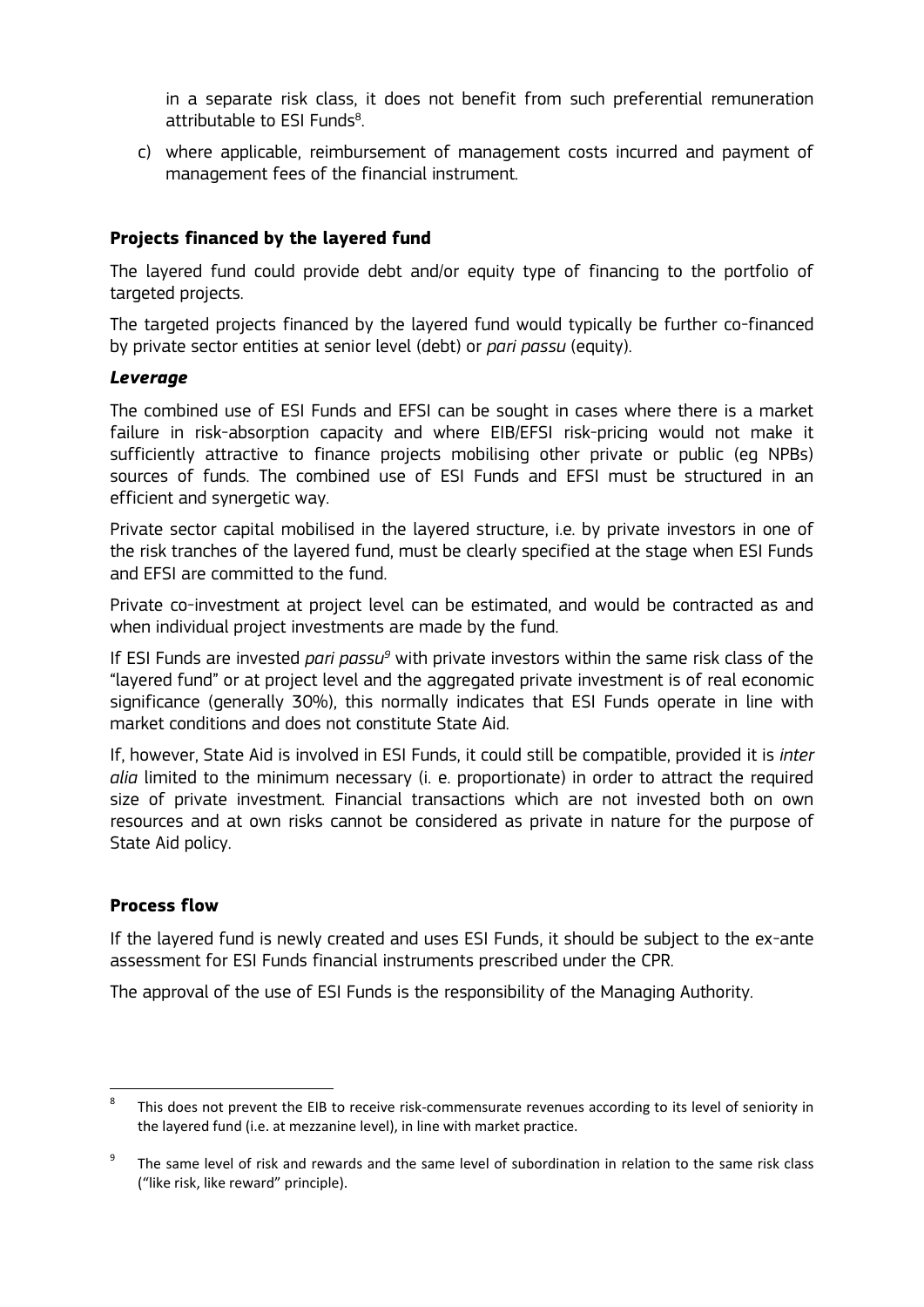The approval of the use of the EU Guarantee under EFSI is the responsibility of the EFSI Investment Committee, following EIB due diligence, under the Infrastructure and Innovation window.

The approval of individual projects is the responsibility of the layered fund governance (typically the Fund manager or the Investment Committee appointed by the investors).



**Chart. Illustrative scheme of "layered fund" combining ESI Funds and EFSI**